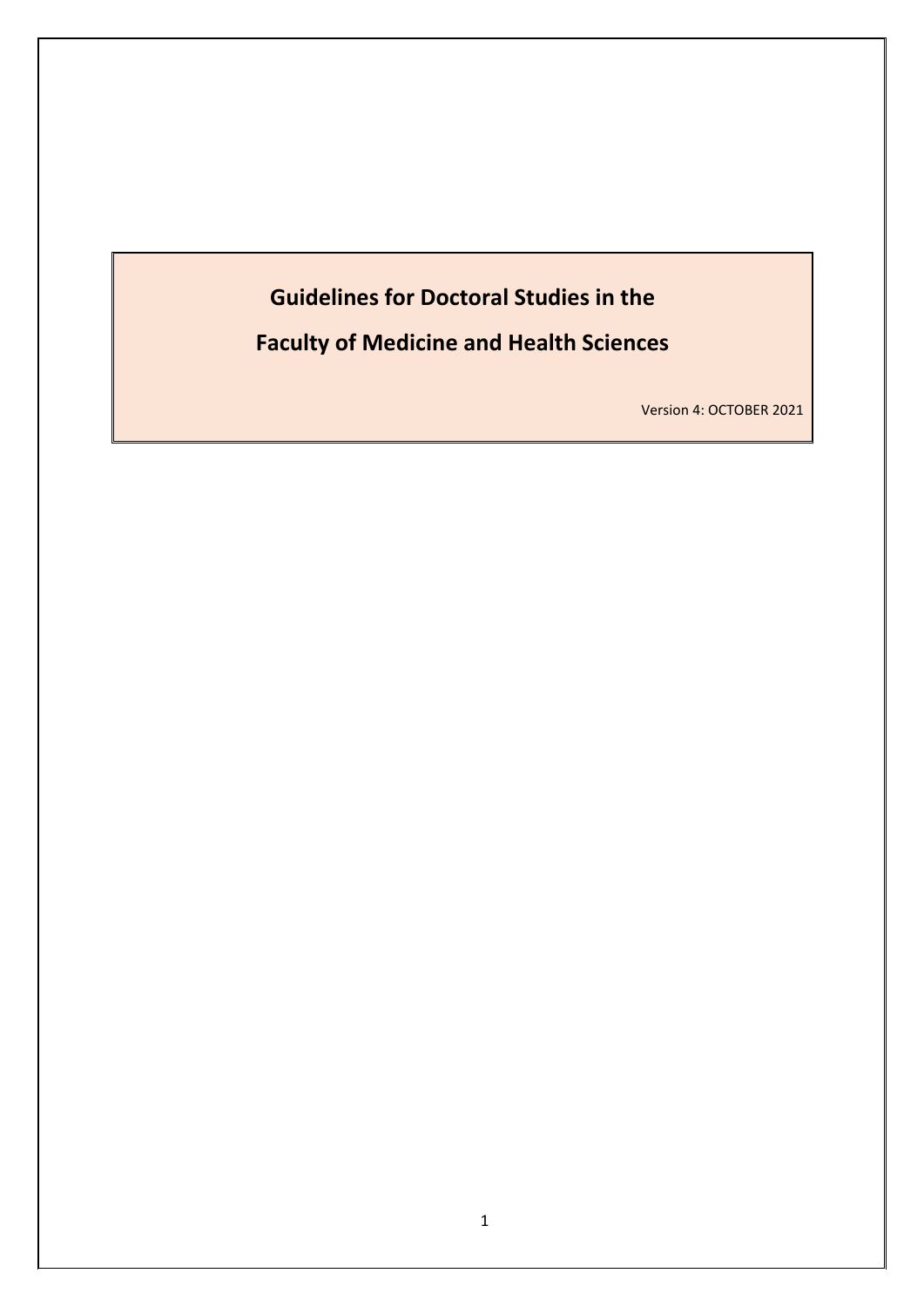## Contents

| F. CODE OF CONDUCT FOR THE RELATIONSHIP BETWEEN SUPERVISOR, CO-SUPERVISOR AND |  |
|-------------------------------------------------------------------------------|--|
|                                                                               |  |
|                                                                               |  |
|                                                                               |  |
|                                                                               |  |
|                                                                               |  |
|                                                                               |  |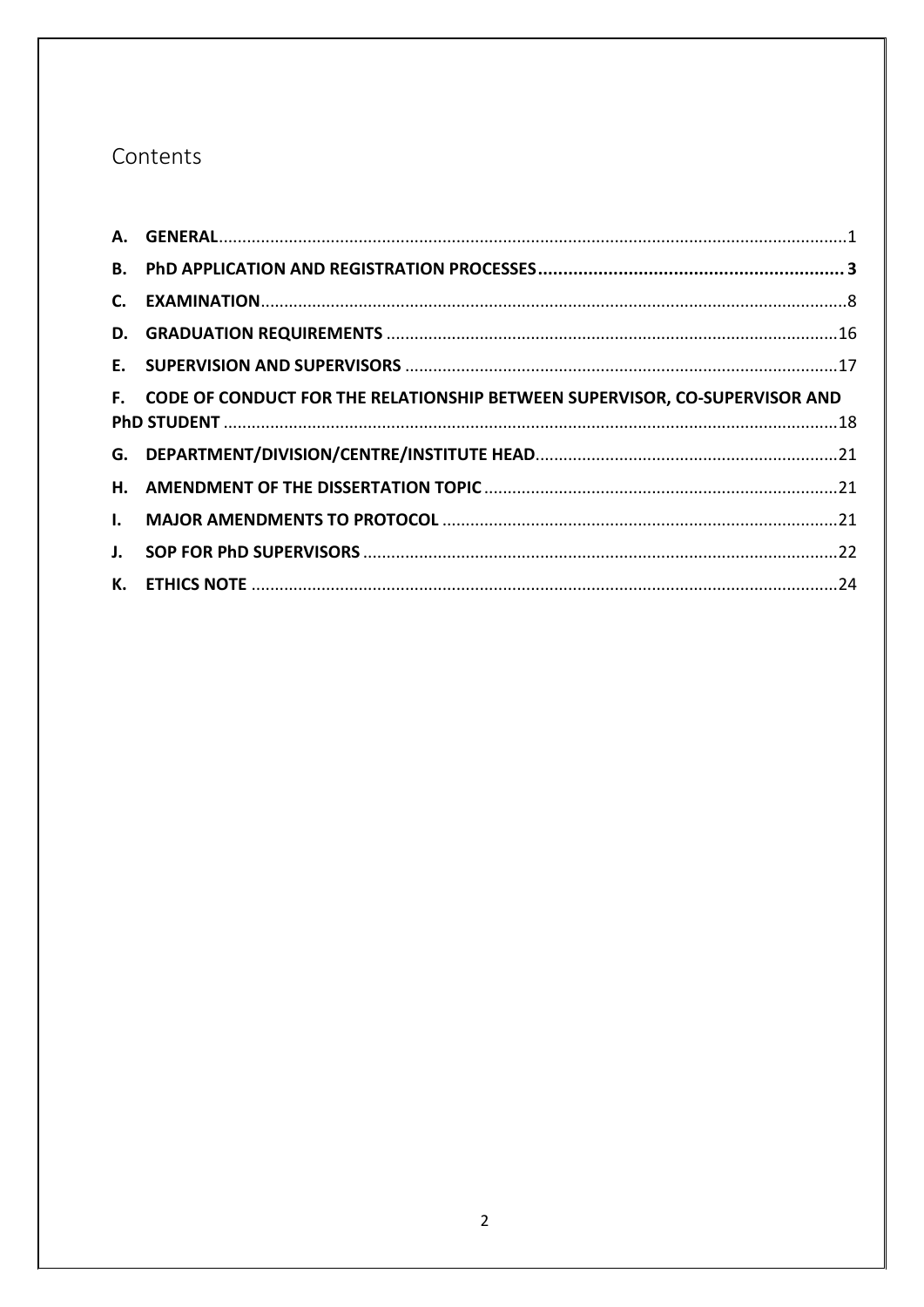### <span id="page-2-0"></span>A. GENERAL

- 1. The procedures on the website of the Faculty of Medicine and Health Sciences (FMHS) Doctoral Office link directly to the formal provisions governing doctorates:
	- 1.1 those provided under "Postgraduate Qualifications" in Part 1 (General) of the University Calendar; and
	- 1.2 those provided in the Faculty's own Calendar (Part 12 of the University Calendar).
- 2. A doctorate is awarded in recognition of high-quality, original research that makes a significant contribution to the field of study. The dissertation shall reflect original research by candidates into one central and cohesive topic or theme. Candidates shall not have submitted the said research previously to any university for the purpose of obtaining a degree.
- 3. These stipulations are based on the Higher Education Qualifications Sub-Framework (HEQSF), but are still subject to possible interim changes, including the deletion of qualifications.
- 4. In the case of senior doctoral degrees, refer to the separate Senior Doctoral Degree Guidelines.
- 5. The degree of Doctor of Philosophy is conferred upon a student in the Faculty of Medicine and Health Sciences, if –
	- 5.1 a period of no fewer than four years has elapsed since the conferment by the University of the degree of Bachelor of Medicine and of Bachelor of Surgery, or since the conferment of another qualification deemed by Senate to be of an adequate standard; or a period of not fewer than two years has elapsed since the conferment by the University of the degree of Master of Science, or since the conferment of another degree or qualification deemed by Senate to be of an adequate standard; or
	- 5.2 a period of no fewer than two years has elapsed since the conferment of an appropriate degree of Bachelor of Science Honours in Medical Sciences directly subsequent to obtaining at some university the degree of Bachelor of Medicine and of Bachelor of Surgery.
- 6. The doctorate is assessed on the basis of (REFER TO SECTION C):
	- 6.1 a conventional dissertation;
	- 6.2 a publication-format dissertation; or
	- 6.3 a hybrid-format dissertation.
- 7. The focus and quality of the research and reporting remain the most important aspect in all formats.
- 8. Irrespective of the doctoral-study format, all candidates should be equipped with the following:
	- 8.1 appropriate professional development;
	- 8.2 sufficient general and applied knowledge;
	- 8.3 the expertise to recognise problem areas and identify research topics;
	- 8.4 familiarity with specific research literature;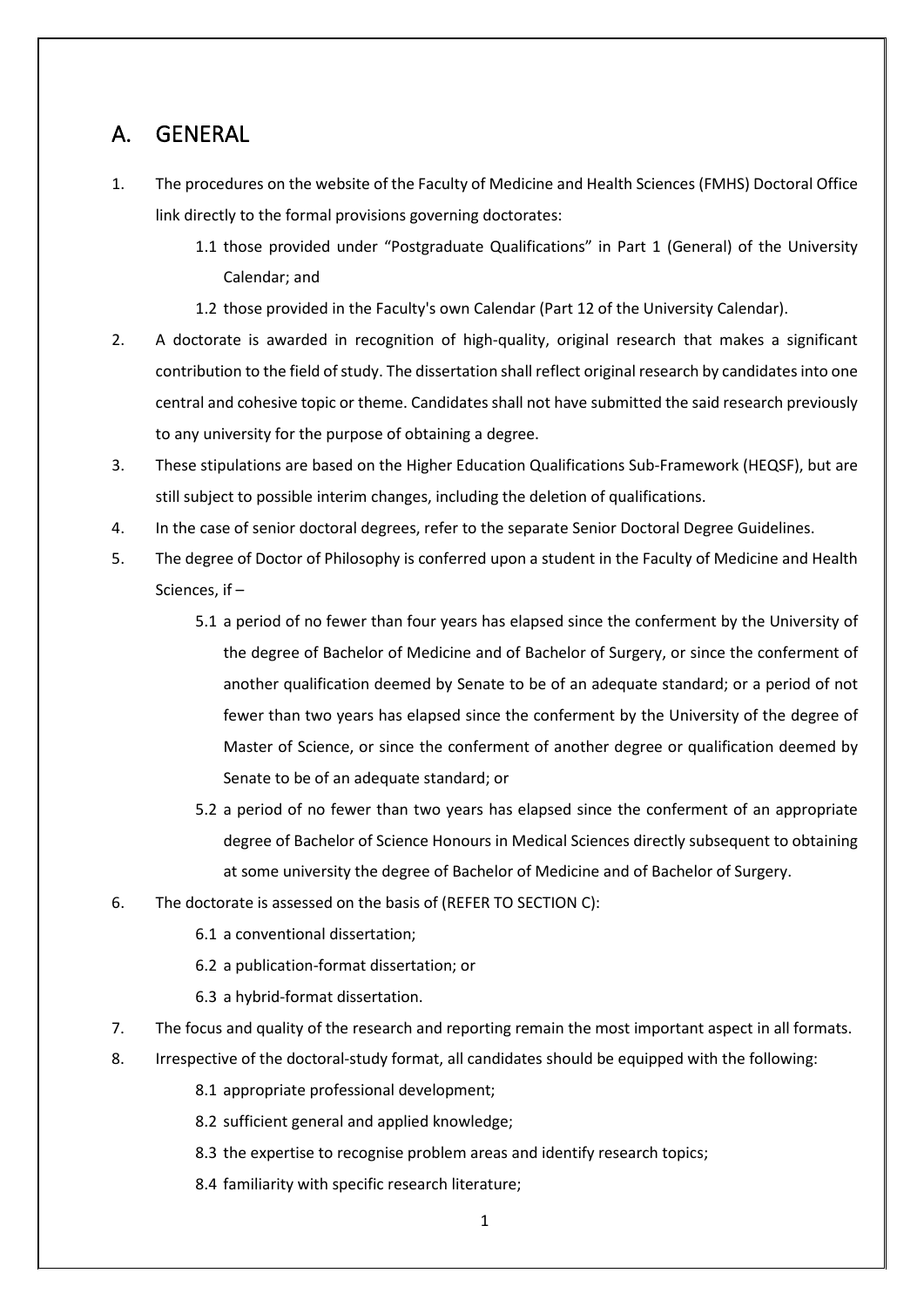- 8.5 the ability to develop research protocols;
- 8.6 technical-laboratory and/or clinical skills and/or public health skills, as appropriate to the subject of the study; and
- 8.7 sufficient communication skills (both oral and written).
- 9. The maximum duration is five years. The supervisor may submit an acceptable motivation for the extension of the period to the Committee for Postgraduate Research (CPR) of the Faculty, at least six months prior to the expiry of the five years.
- 10. Registration/re-registration dates:

| First semester  | 1 January to 31 March |
|-----------------|-----------------------|
| Second semester | 1 June to 31 July     |

11. The **SUNStudent postgraduate (PG) applications and admission process guide** has to be consulted regarding the application process and uploading of documents.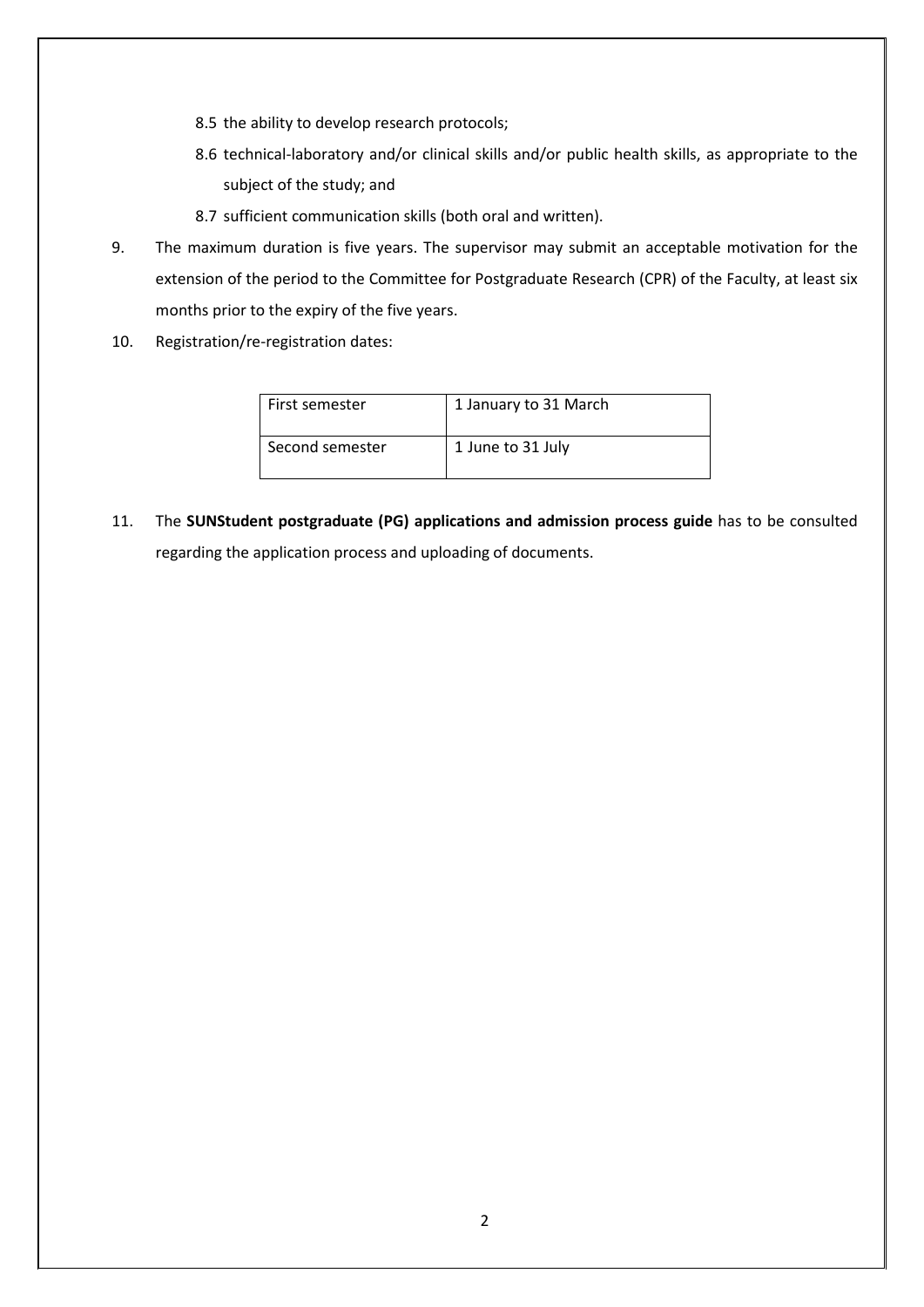### B. PhD APPLICATION AND REGISTRATION PROCESSES

### Application queries to:

- •FMHS Department OR
- •Client Services OR
- •Doctoral Office

regarding application processes, registration and fees.

### Online application

- •Upload certified degree certificates and transcripts
- •Certified passport (if applicable)

•CV

Postgraduate Office (for international applicants and applicants with foreign qualifications)

- •Verification of documents
- •Evaluation of comparability of foreign qualifications with SA standards
- •Issuing visa letters for international applicants for registration purposes

### Department

- •Department does selection and allocation to appropriate supervisor
- •Supervisor discusses with student how they will **apply** under Option A (review first) or Option B (immediate registration and review six (6) months later)
- •Doctoral students have a maximum of five (5) years to complete the degree
- •A student should be registered for a minimum of two (2) consecutive years before being permitted to graduate

### FMHS Doctoral Office guidance for application

- •OPTION A APPLICATION
- •OPTION B APPLICATION
- •APPLICATION for UPGRADE from Master's to PhD
- •Supervisor informs Doctoral Office that student will **APPLY** via Option A or Option B, or whether this is an upgrade
- •Doctoral Office provides the relevant documents to be completed and returned

### Centre for Student Administration

Student is registered at the appropriate time, depending on the application OPTION selected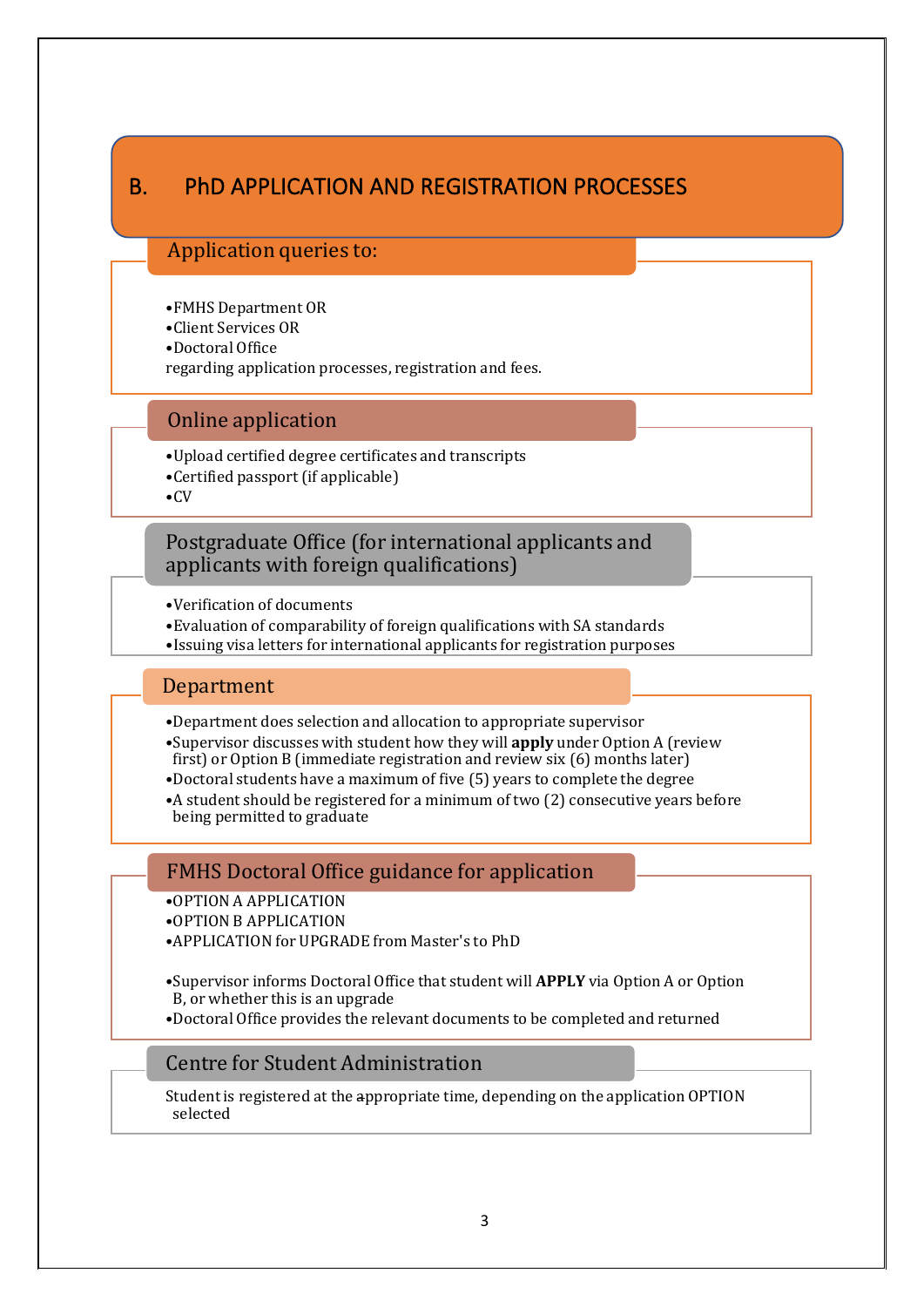# **OPTION A ADMISSION**

- •Supervisor of applicant to inform the Doctoral Office that OPTION A has been selected
- •Contact the Doctoral Office for guidance and documents (as below)

### **Review first, then REGISTRATION**

- •Departments/divisions/centres/institutes select and organise the Review Committee
- •Review Committee chair is to provide final reports and FORM A3 checklist to Doctoral Office
- •Applicant or supervisor to provide remaining application and registration documents

#### Final review report and documents to be submitted to Doctoral Office (as below)

- •Applicant must request to be registered
- •Doctoral Office will arrange registration

#### **Option A: Registration after the review**

Once the review process is complete, please email the following documents to the Doctoral Office:

- 1. Completed **FORM A1** (If not submitted previously)
- 2. The **FORM A3 Checklist** has to be completed and signed by the supervisor and HoD BEFORE the review, and by the convenor of the Review Committee AFTER the proposal has been finalised
- 3. Written confirmation from the supervisor(s) and co-supervisor(s) that they approve the protocol and are willing to serve in that capacity
- 4. Final **synopsis** of the protocol (2 pages)
- 5. Final **protocol**
- 6. **Curriculum vitae** of applicant and external supervisor(s)
- 7. A **Turnitin report** of the final protocol

<http://libguides.sun.ac.za/content.php?pid=344501&sid=2818225>

- 8. The signed **plagiarism declaration**
- 9. Completed and signed **memorandum of understanding** (all parties are to initial each page and sign in full where required)
- 10. The completed and signed **non-disclosure agreement** (complete the right-hand side of the page as The Party)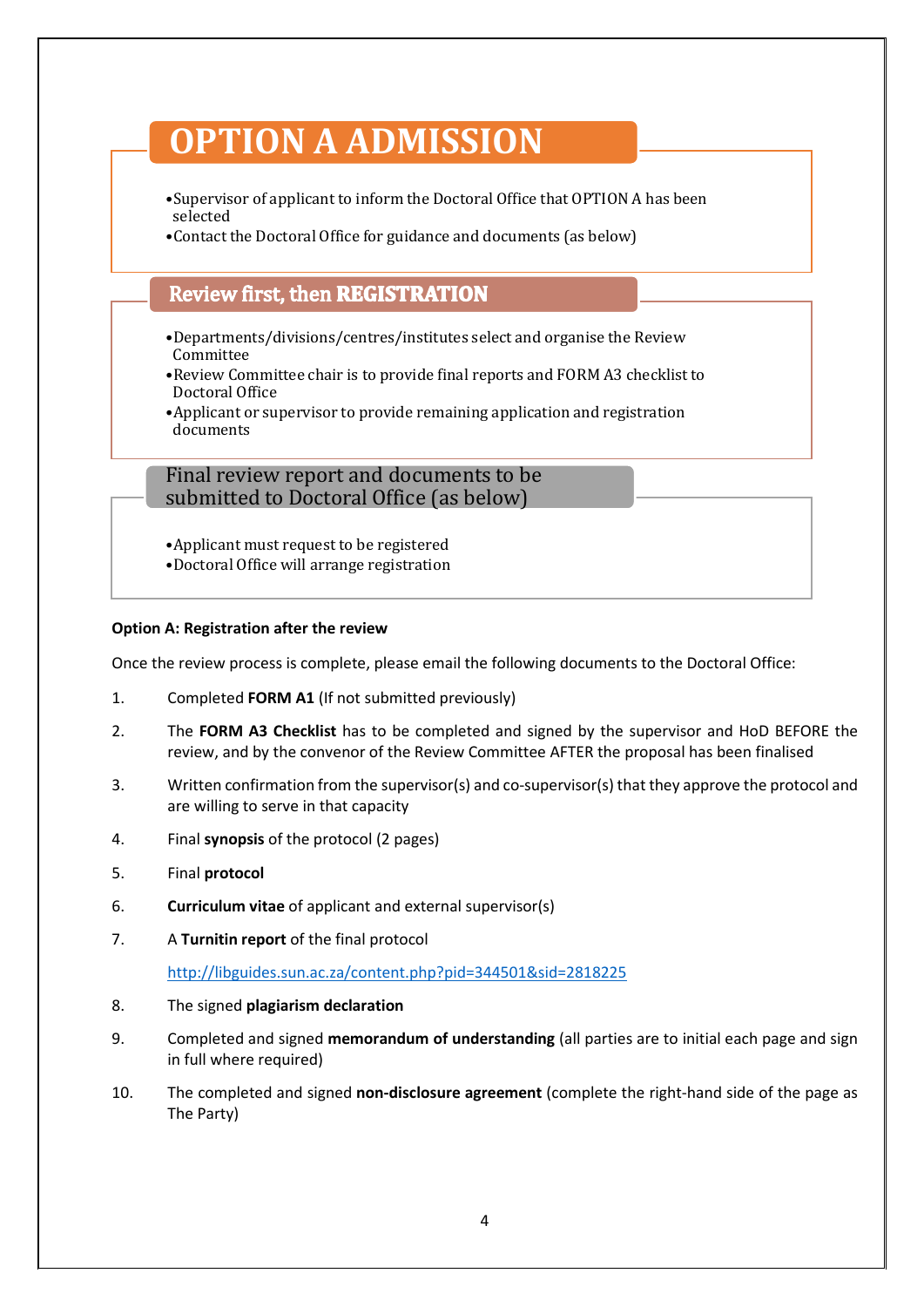# •Request for **immediate registration** - application must be accompanied by motivation\* by supervisor •Available **ONLY** to applicants who need to be **REGISTERED** because they are: 1. international applicants who require visas OR 2. South African applicants who need to satisfy successfully achieved; bursary/scholarship requirements **OPTION B ADMISSION** Registration first, then **REVIEW**

- •Doctoral Office will provide guidance and list of documents (as below)
- •Review of proposals must be held WITHIN SIX MONTHS OF REGISTRATION
- •**Applicants will be required to re-apply via OPTION A should they not complete the review within the allocated time. They will be liable for the first year's fees again**

#### **OPTION B: Documents for immediate registration**

International applicants who require visa letters or South African applicants who need proof of registration to satisfy successfully achieved bursary/scholarship requirements.

Please email the following documents to the Doctoral Office:

- 1. Completed **FORM A1**
- 2. Approval from the relevant head of department/division/centre supporting the application
- 3. **Curriculum vitae** of applicant and external supervisor(s)
- 4. **Memorandum of understanding** (all parties are to initial each page and sign in full where required)
- 5. The completed and signed **non-disclosure agreement** (complete the right-hand side of the page as The Party)

**NB:** The Review must be conducted within SIX (6) months from date of registration. Details of the review process can be obtained from the Doctoral Office.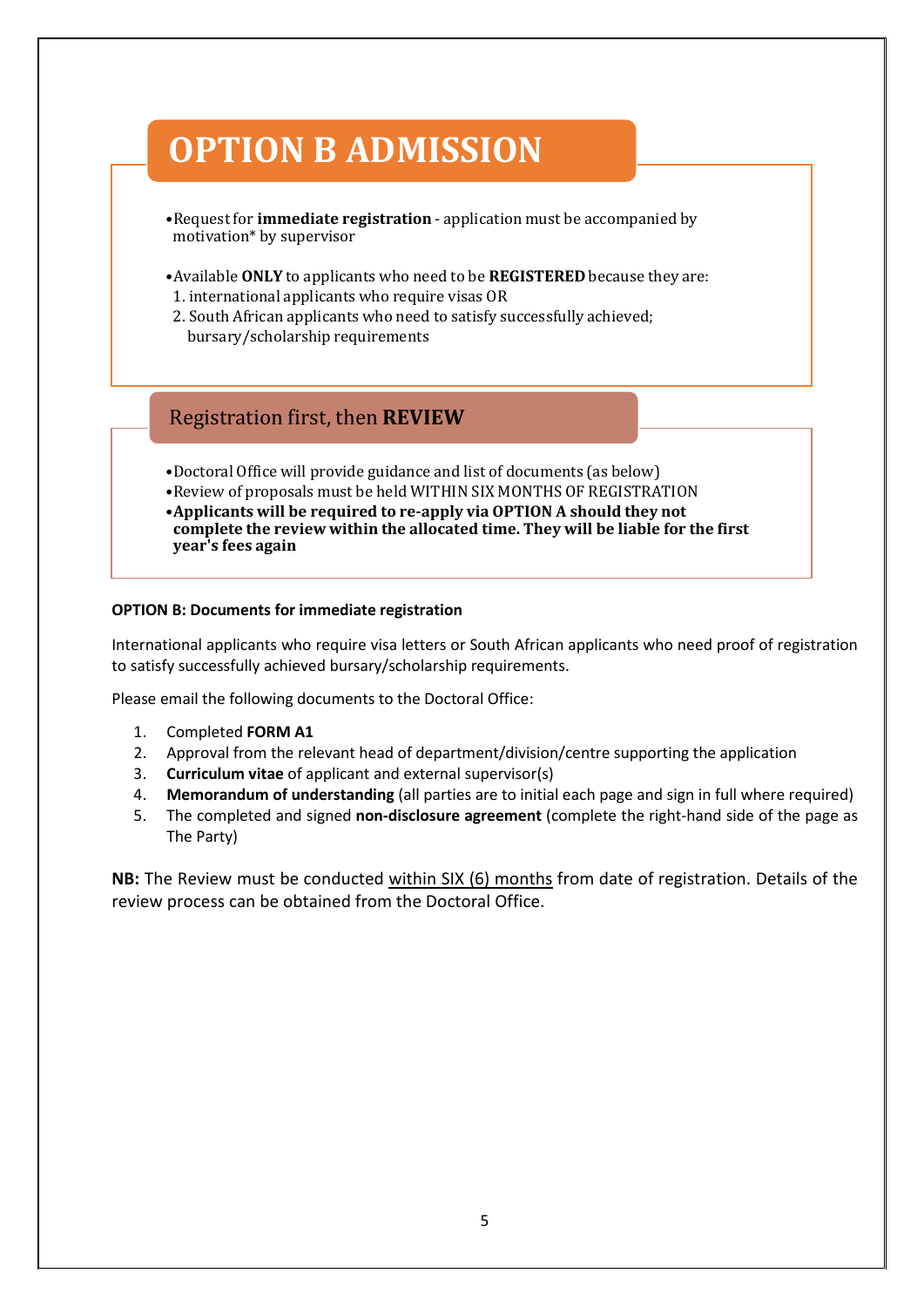# **UPGRADE/CONVERSION FROM MASTER'S TO PhD**

- •Supervisor is required to inform the Doctoral Office of application
- •Doctoral Office will provide guidance on the review and Review Committee approval process and the required documents (as below)

### Review Process

- •Departments/divisions/centres/institutes select and organise the Review Committee
- •Review Committee chair is to provide final reports and FORM A3 checklist to Doctoral Office for further handling

### Centre for Student Administration

•Applicant will be informed by Faculty Officer when the application to upgrade from a Master's degree to a PhD has been approved only then will the student be registered for the PhD

NB: Applicant will be informed by the Faculty Officer when the application has been approved - only then

will the registration be changed to PhD.

The applicant will need to email the following PDF-format documents to the Doctoral Office in a single email:

- 1. **FORM A4**
- 2. Letter from the **HOD supporting the application**
- 3. Letter from the **supervisor(s) supporting the application**
- 4. **FORM A3 Checklist** completed and signed by the supervisor and HoD BEFORE the review, and by the Convenor of the Review AFTER the proposal has been finalised.
- 5. The **MSc Ethical Clearance** Certificate
- 6. Proposal
- 7. Synopsis
- 8. Updated CVs of applicant and the proposed external **supervisor(s)**
- 9. A Plagiarism Declaration
- 10. A Turnitin report (see [http://libguides.sun.ac.za/content.php?pid=344501&sid=2818225\)](http://libguides.sun.ac.za/content.php?pid=344501&sid=2818225)
- 11. Copy of any **published article(s) (OPTIONAL)**

The supervisor's letter should include:

- exceptional progress made by the student;
- how the proposed study exceeds the scope of a master's study;
- account of new/original insights proposed for the doctoral study; and
- how it justifies further investigation.

**The applicant will apply for amendment to the existing ethics application AFTER receiving the PhD acceptance letter from the University.**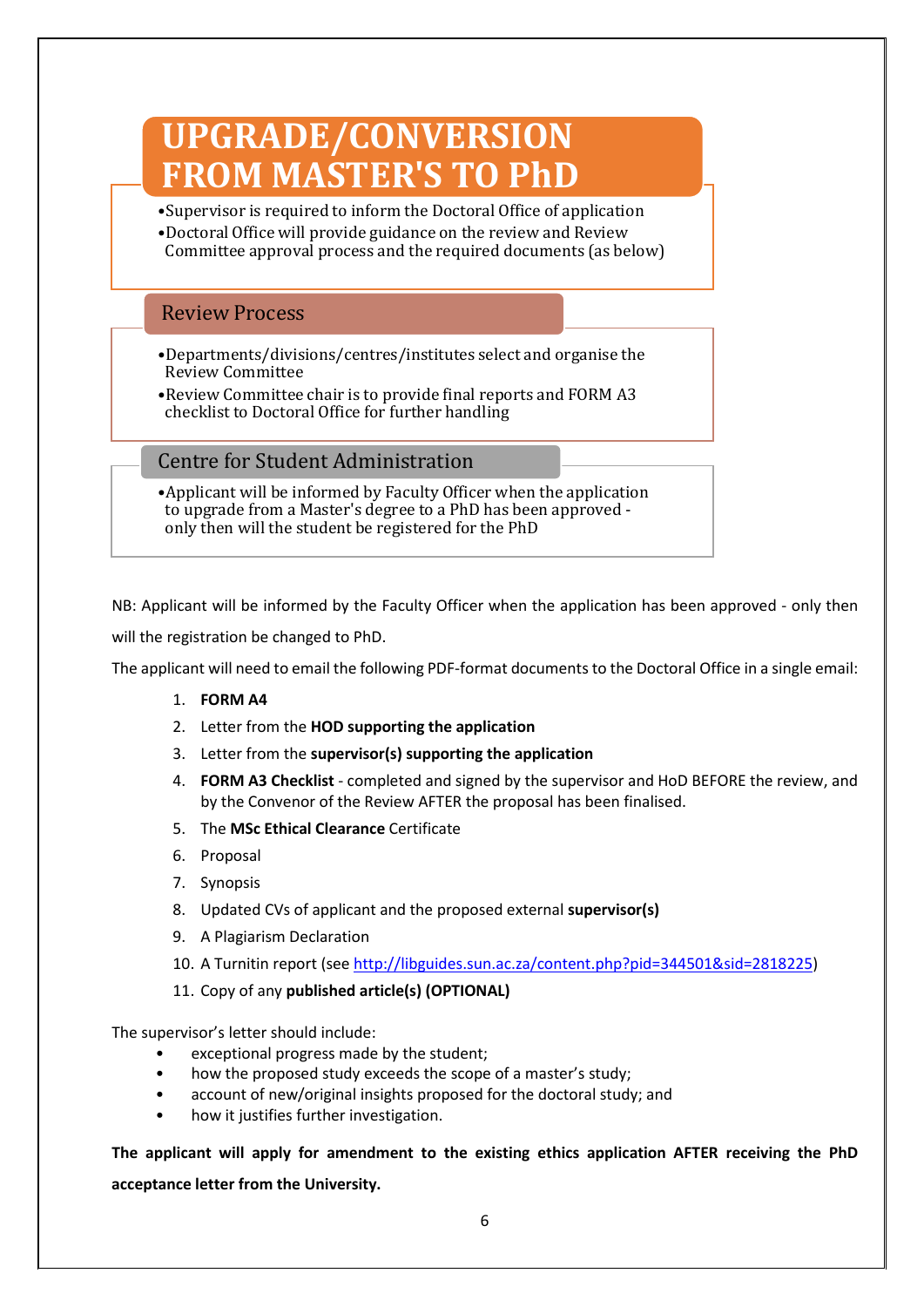### **REVIEW PROCESS**

### **The Review Committee will review ALL OPTION A/OPTION B and UPGRADE protocols.**

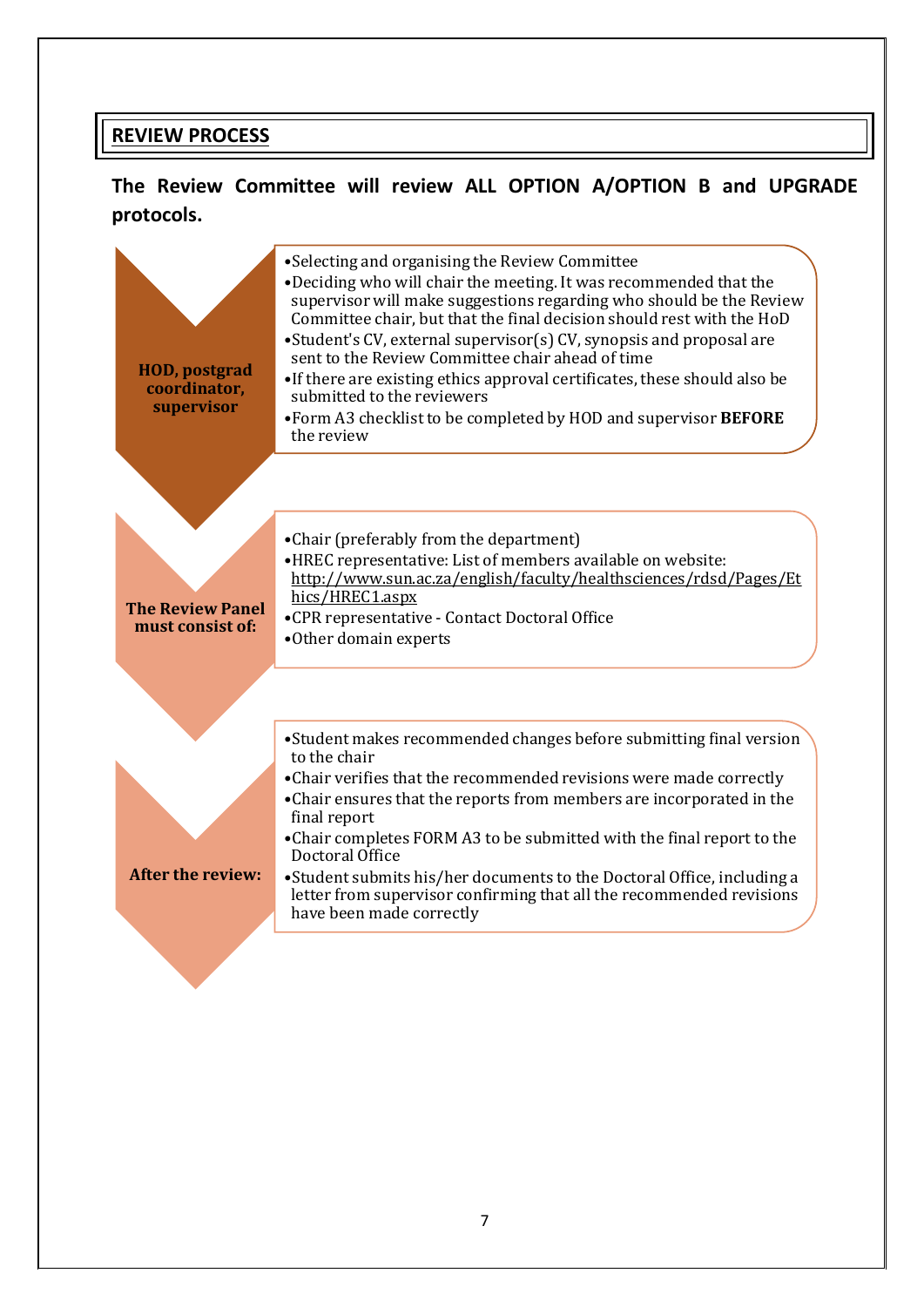### **REVIEW MEETING**

**Student and supervisor are introduced to the review panel and the convenor explains the procedure**

**presents for about 20 mins Review panel makes suggestions, recommendations and clarifies aspects**

**Student** 

**Student is supported by the supervisor in the responses**

**Panel presents the result of the review**

**Student and supervisor are excused to allow the panel to make a decision**

#### **IMPORTANT**

- **Note**: Should any individual have an association as close family or household member, or any other close relationship, with the candidate and/or with the supervisor/co-supervisor,the member concerned should be excluded from the review process.
- Directly after the review process, the candidate submits to the manager of the Doctoral Office the protocol, synopsis, Turnitin report, completed A3 check list, review panel reports and supervisor letter confirming that all the requirements of the Review Committee have been met.
- The final reports for each application, including final ethics approval, are included in the agenda for the next meeting of the Committee for Postgraduate Research for recommendation for acceptance to PhD studies.

### <span id="page-9-0"></span>C. EXAMINATION

- The candidate submits the dissertation release form signed by all supervisors, the final supervisorapproved dissertation in PDF format, and the Turnitin report in a single email to [medphd@sun.ac.za.](mailto:medphd@sun.ac.za)
- For graduation in **December**, the last date for submission of the dissertation is before **1 August**.
- For graduation in **March** of the following year, the last possible submission date is **15 October**.
- Following the oral examination, the supervisor submits to the manager of the Doctoral Office a supervisor report, the final corrected thesis without signatures or sensitive personal information, and a list of corrections made.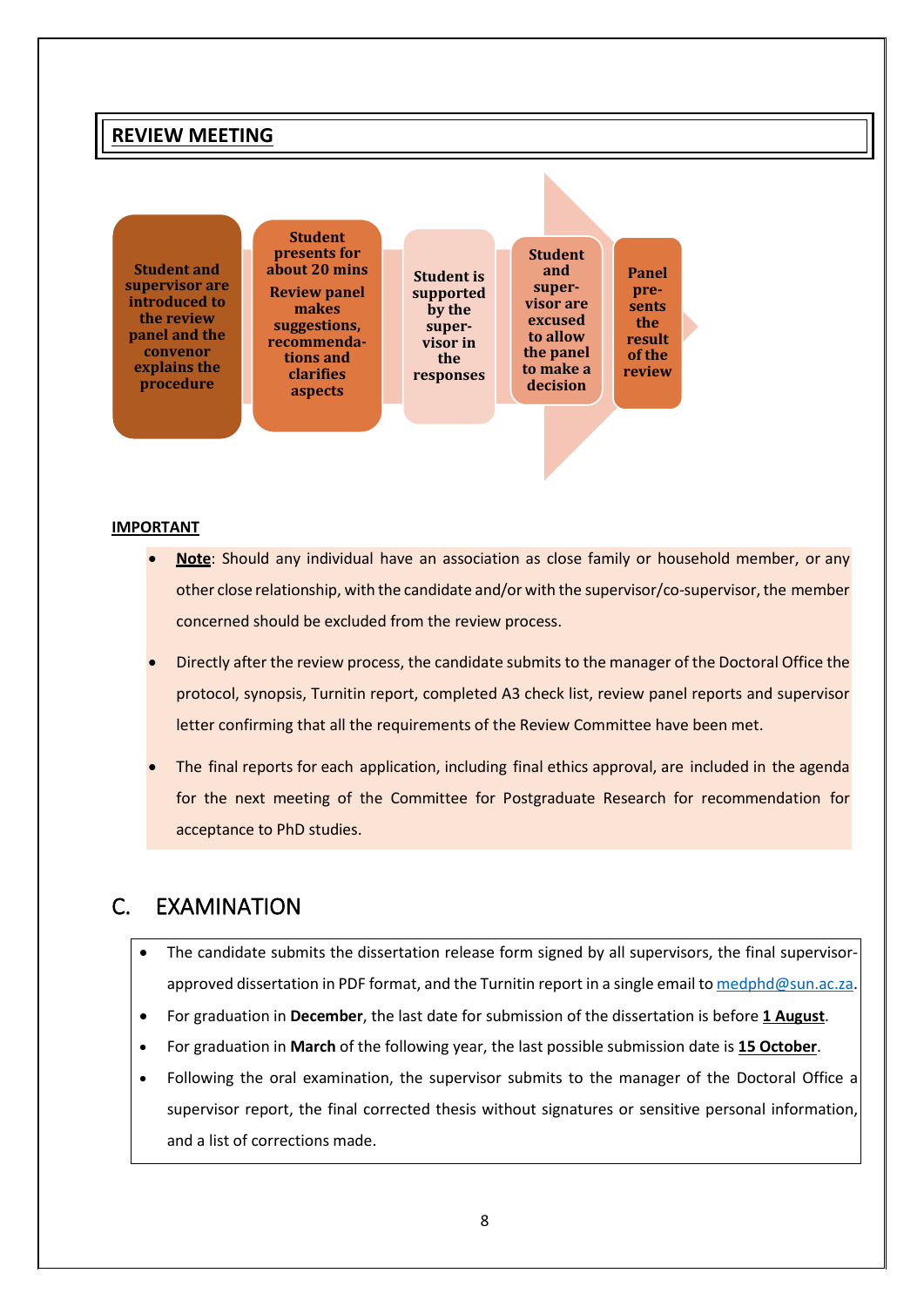#### **1. Examiners**

- 1.1 **At least three examiners** (unattached to the study) shall be appointed to examine each dissertation. The panel of examiners shall consist of at least two external examiners. Examiners are considered as external if they do not have a permanent or temporary appointment at Stellenbosch University. In all cases, a minimum of two years must have passed since a person's retirement, accelerated retirement or leaving of SU's service before said person may be appointed as external examiner. Past PhD students must have left the University for a period of more than two years before they may be appointed as examiners.
- 1.2 The supervisor at the Faculty of Medicine and Health Sciences shall submit the names of the examiners, the CVs and nomination forms to the relevant Departmental Postgraduate Programme Committee. The report and documents are submitted to the Committee for Postgraduate Research and the Faculty Board for consideration.
- 1.3 The Faculty Board shall make a recommendation to Senate regarding approval of the examiners. The Faculty Administrator shall communicate this recommendation, including the name of the supervisor as well as of the co-supervisors (where applicable) to the Executive Committee (Senate) and Senate by means of the Communications Report.
- 1.4 The reports, CVs and nomination forms are submitted to the manager of the Doctoral Office, who will then submit official letters of nomination to each examiner on behalf of the Faculty.
- 1.5 All communications with examiners are through the Doctoral Office.
- 1.6 No doctoral candidate is permitted under any circumstances to be informed of the identities of the examiners or to communicate with the examiners about the dissertation – until the oral examination.
- 1.7 The HoD and an administrator from the relevant department/division/centre/institute will assist the supervisor to arrange the oral examination with the examination panel. At least two (2) of the three (3) examiners are required to be present at the oral examination.
- 1.8 A senior, unattached (not involved in the study or the primary investigation), non-examining chairperson should preferably be appointed. This non-examining chairperson does not have to be reported in the Communications Report.
- 1.9 The supervisor and co-supervisor(s), where applicable, are not members of the abovementioned examination panel that has decision-making powers, and do not submit examiners' reports, but do have observer status at the oral examination.
- 1.10 Each of the examiners (both external and internal) shall submit a written, signed report on the dissertation and the standard report form.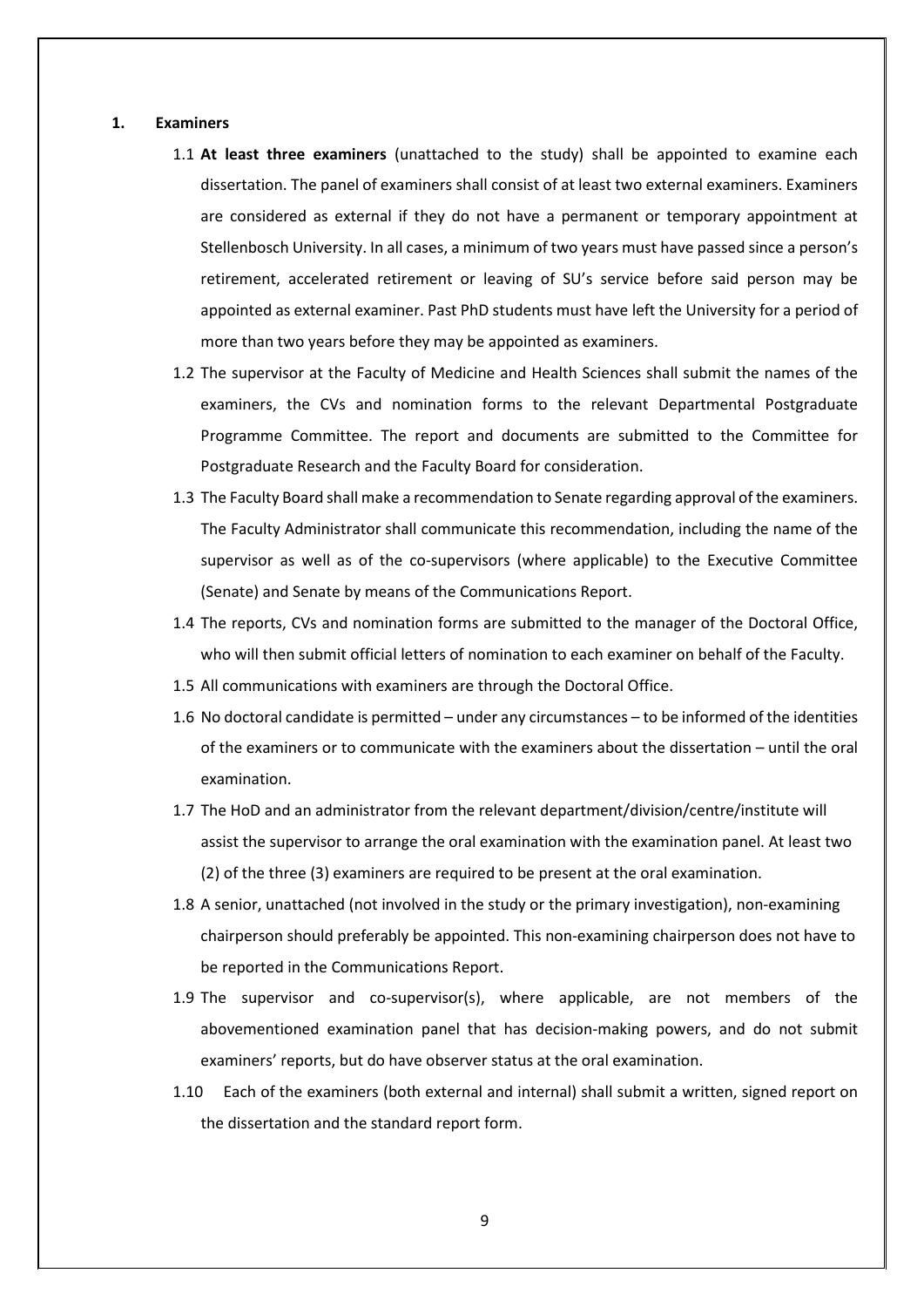#### **2. Examination process**

- 2.1 The student submits to the manager of the Doctoral Office, copying the supervisor, the following documents: the signed and completed dissertation release form, the final version of the dissertation as approved by the supervisor, and the Turnitin report. The plagiarism declaration may be included in the dissertation.
- 2.2 The written and signed reports of the examiners are received directly by the manager of the Doctoral Office and not by the supervisor.
- 2.3 After all the reports have been received from the examiners, they are sent to the supervisors with clear directions.
- 2.4 The examination process is completed after an oral examination and the completion of the corrections required by the examination panel.
- 2.5 The Faculty may place a limitation on the number of times a doctoral dissertation may be examined. The Chair of the CPR also may, upon request from the HoD of the relevant department/division/centre/institute, place a limitation on the number of times a dissertation may be examined – with motivation. The Chair of the CPR makes the final decision.
- 2.6 A final supervisor report must be submitted to the manager of the Doctoral Office once the oral examination has been held. The report should provide insight into the development of the process that culminated in the dissertation, and address the following:
	- the context in which the study was undertaken;
	- the methodology within which the study was undertaken and according to which the dissertation ultimately should be evaluated;
	- the extent to which the candidate worked independently;
	- problems that the candidate experienced with collecting data; and
	- any other aspect that may have some bearing on the final evaluation of the dissertation.
- 2.7 The supervisor is required to include the date and the details of the attendees of this oral examination in the submitted final supervisor report.
- 2.8 All communication with examiners who cannot be present at the oral examination must be attached to that report, explaining the reasons for their absence and expressing their endorsement of the result.
- 2.9 The HoD ought to have the final approval and sign off the final supervisor report.
- 2.10 On the successful completion of the examination process, the Faculty requires that all final supervisor reports are presented to the Committee for Postgraduate Research for acceptance, and subsequently to the Faculty Board for recommendation of the results. The final approval of results will rest with the University Senate.
- 2.11 If the conferment of the doctorate is recommended unanimously by the examination panel. the Faculty Board's recommendation is included in the Recommendation Report to the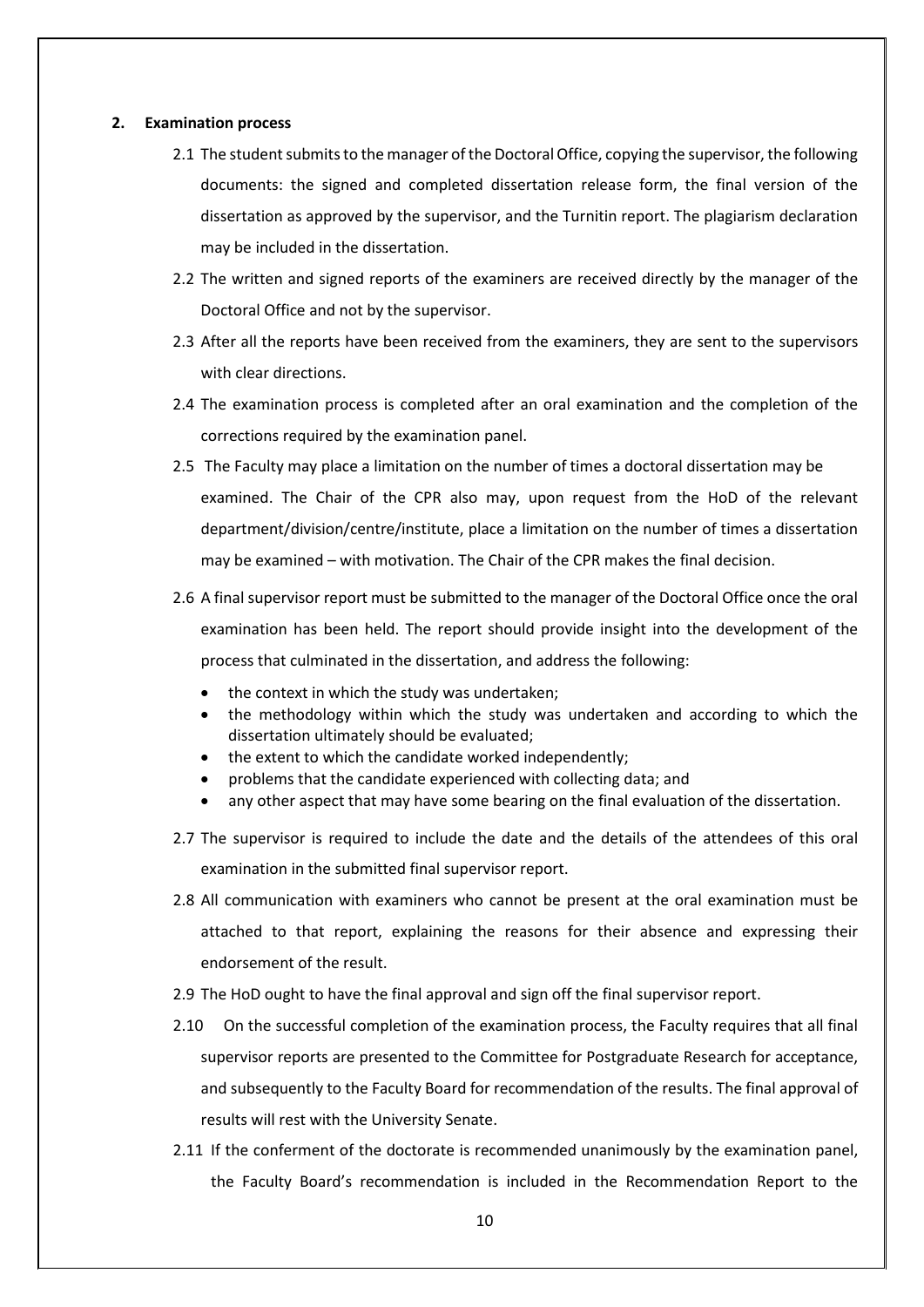Executive Committee of Senate (EC(S)), and final approval of the results will rest with Senate.

2.12 If the conferment of the doctorate is not recommended unanimously by the examination panel, the Faculty Board's recommendation must be included in the Recommendation Report to the EC(S) and Senate.

#### **3. Format of PhD dissertation**

- 3.1 Three versions of PhD dissertation submission will be allowed in the FMHS:
- 3.1.1 a conventional-format dissertation,
- 3.1.2 a publication-format dissertation, and
- 3.1.3 a hybrid-format dissertation.
- 3.2 The focus and quality of the research and of the reporting remain the most important aspects in all formats, and these formats are treated equally.
- 3.3 The differences between the three formats are set out below.

#### **3.3.1 Conventional dissertation**

An introduction chapter, followed by a number of chapters outlining the research, followed by a discussion chapter of the research results of the whole dissertation – highlighting the scientific contributions of the study, followed by a conclusion and future directions.

#### **3.3.2 Publication-format dissertation**

A publication is an original article, research article or research. It includes full introduction, methods, results, and discussion sections. Research can be primary or secondary research (evidence synthesis). Comprehensive systematic reviews and meta-analyses are included in this category.

#### **3.3.3 PhD submission by publication**

A dissertation by publication should consist of an introduction chapter, followed by a minimum of four (4) first-authored peer-reviewed published/accepted for publication articles (a maximum of one (1) of which may have been published within the three (3) years prior to registration, as per the *Faculty Board Meeting on the 20th of Feb 2020: Page 425: 4.6.4 The CPR recommended that the rule be amended to allow for only one publication that dated back no more than three years before registration, to take effect for all new PhD registrations as from 2020.*), followed by a discussion chapter of the research results of the whole dissertation, highlighting the scientific contributions of the study, followed by a conclusion and future directions. It is also acceptable to have a separate chapter on methodology; however, it should be clarified whether or not this chapter represents a publication on its own (e.g. a protocol paper); refer to Glossary for definition.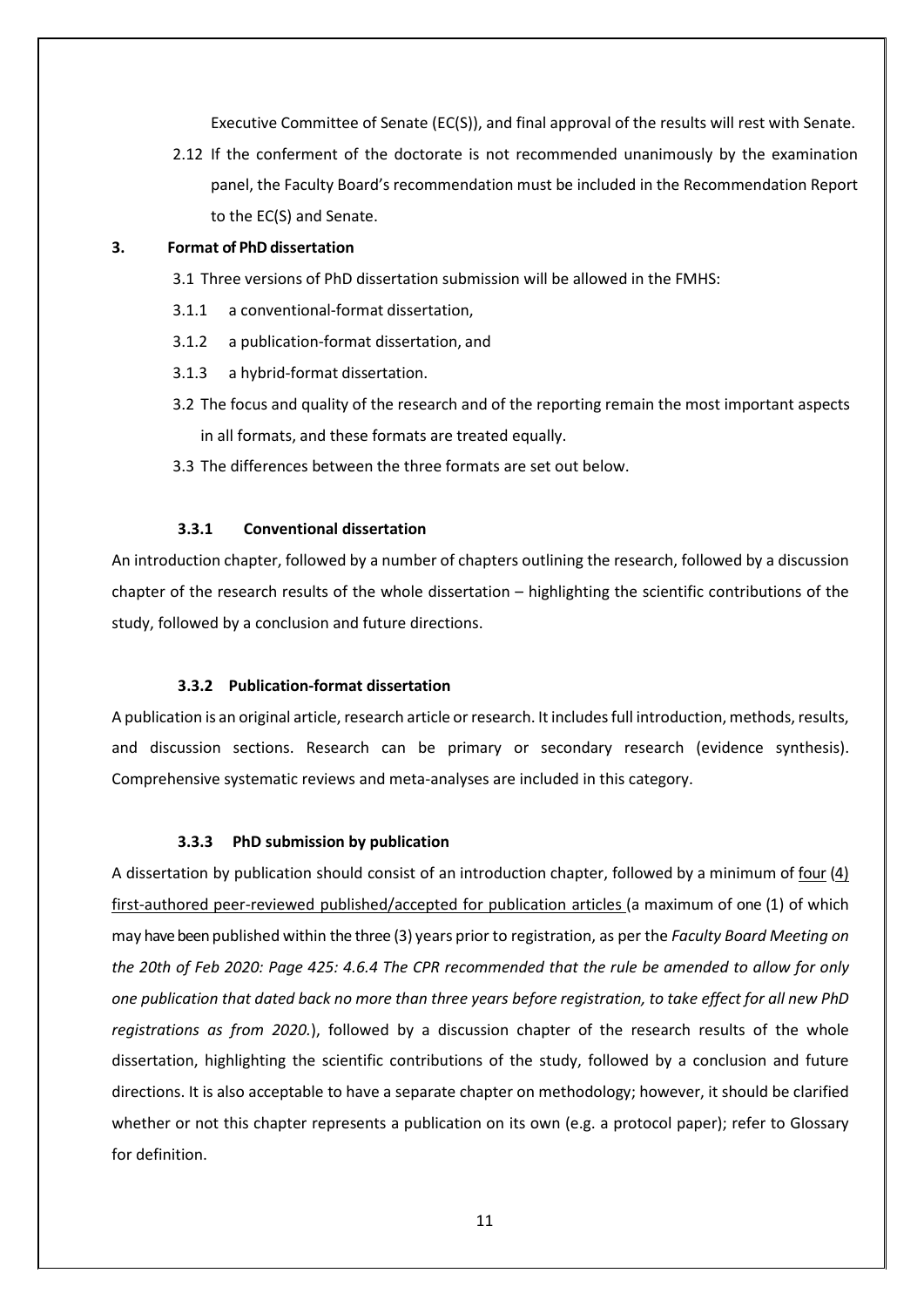#### **3.3.4 Hybrid-format dissertation**

An introduction chapter, followed by a minimum of two (2) first-authored peer-reviewed published/accepted for publication articles (one of which may have been published within the three (3) years prior to registration), AND

- *a minimum of two (2) first-authored submission-ready/submitted manuscripts (a submission-ready manuscript is a manuscript that is already in the final format required for submission by the chosen journal) OR*
- *a minimum of two (2) chapters outlining the research OR*
- *a combination (minimum of two (2)) first-authored submission-ready/submitted manuscripts and chapters outlining the research.*
- *In all of the above cases, the chapters should be followed by a discussion chapter of the research results of the whole dissertation, highlighting the scientific contributions of the study, followed by a conclusion and future directions. It is also acceptable to have a separate chapter on methodology; however, it should be clarified whether or not this chapter represents a publication on its own (e.g. a protocol paper).*

| <b>Publication</b> | Introduction | At least 4 x first-authored peer-<br>reviewed published/accepted for<br>publication articles        |                                                                                                                  | <b>Discussion</b> | Conclusion  |
|--------------------|--------------|-----------------------------------------------------------------------------------------------------|------------------------------------------------------------------------------------------------------------------|-------------------|-------------|
| Conventional       | Introduction | Chapters                                                                                            |                                                                                                                  | Discussion        | Conclusions |
| Hybrid 1           | Introduction | At least 2 x first-<br>authored peer-<br>reviewed<br>published/accepted for<br>publication articles | At least 2 x first-<br>authored<br>submission-<br>ready/submitted<br>manuscripts                                 | Discussion        | Conclusion  |
| <b>Hybrid 2</b>    | Introduction | At least 2 x first-<br>authored peer-<br>reviewed<br>published/accepted for<br>publication articles | At least 2 x chapters                                                                                            | Discussion        | Conclusion  |
| <b>Hybrid 3</b>    | Introduction | At least 2 x first-<br>authored peer-<br>reviewed<br>published/accepted for<br>publication articles | Combination<br>(minimum 2) of<br>first-authored<br>submission-<br>ready/submitted<br>manuscripts and<br>chapters | <b>Discussion</b> | Conclusion  |

The information above is summarised in the table below: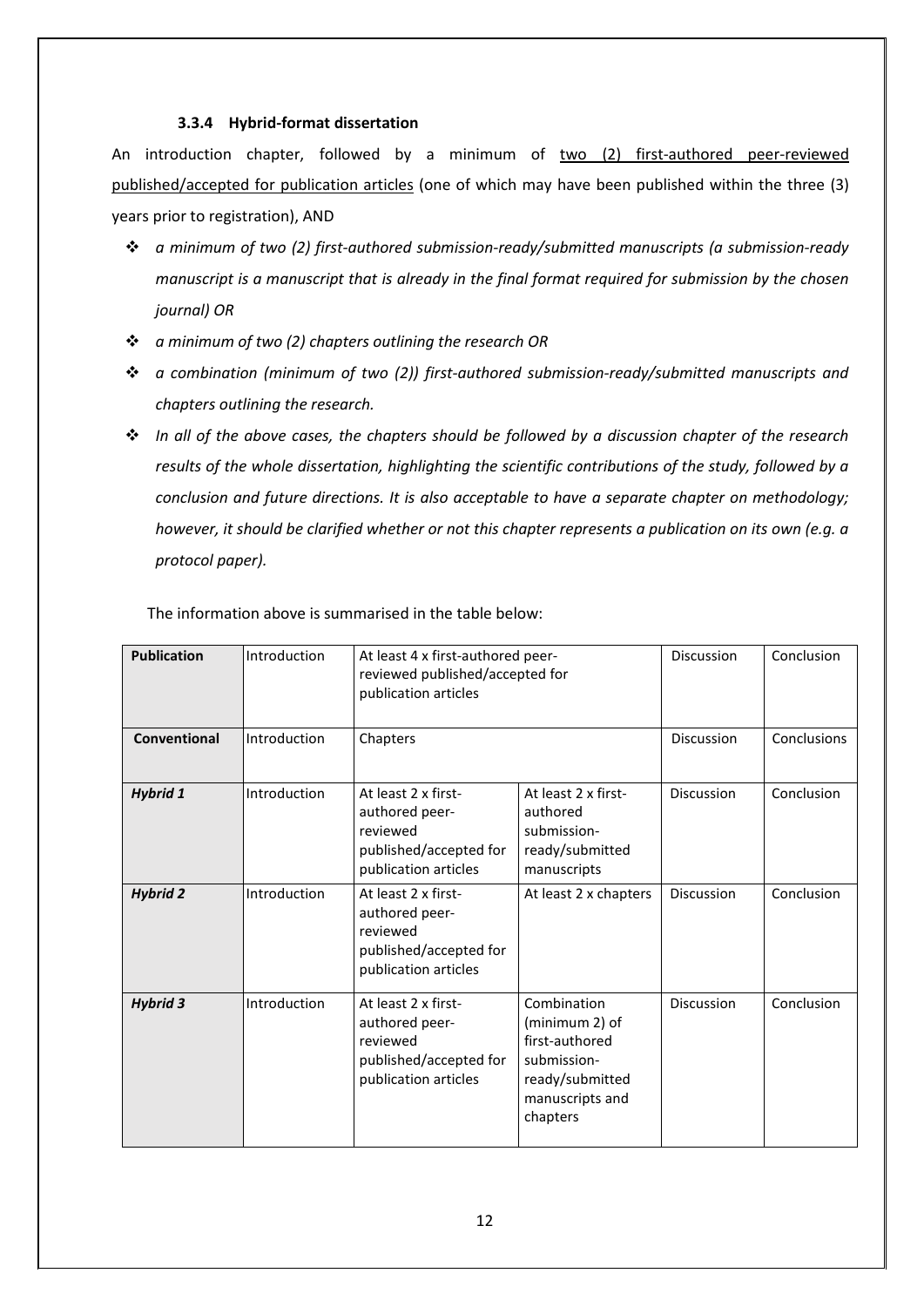- $\div$  If only one manuscript has been published at the time of submission for examination, the conventional-format dissertation must be followed and the manuscript must be reformatted into a chapter. The published manuscript may be included in the appendices, but not in the main body of the dissertation.
- For both *published/accepted articles* and *submission-ready/submitted manuscripts under review*, information on the journal's URL, impact factor and any other information that will help examiners evaluate the quality of the work *must* be included.
- Articles with co-first authorship are allowed for submission towards the minimum number of first-author articles (namely four), with the proviso that the final published article must indicate clearly on the title page that the two first authors have contributed equally to the publication. As the term "co-first authorship" means that both authors contributed equally to the relevant publication, the declaration at the beginning of the dissertation should state clearly what each author contributed to the article. The contribution of each first author should therefore be equal and clearly outlined in the declaration, and authors who share the first authorship must clearly demonstrate why co-first authorship was necessary.

#### **GLOSSARY**

| <b>Introduction</b>   | This is the chapter that introduces the topic and the problem, covers the       |
|-----------------------|---------------------------------------------------------------------------------|
|                       | relevant literature in order to justify the topic, and highlights research      |
|                       | gaps.                                                                           |
| <b>First-authored</b> | A first-authored manuscript is a manuscript for which the PhD candidate         |
|                       | is the first named author in a list of authors and, as such, the lead author    |
|                       | of the manuscript.                                                              |
| <b>Peer review</b>    | This refers to a process whereby a manuscript submitted to a journal is         |
|                       | vetted for quality and importance by reviewers, who are scholars or             |
|                       | researchers in the subject area in question, according to the editorial         |
|                       | standards of that journal before it is accepted for publication. This is        |
|                       | intended to be a rigorous process that ensures that a manuscript that is        |
|                       | published in a journal is a sound piece of research/scholarship.                |
| <b>Published</b>      | This is a manuscript that is available in print or online. This includes an     |
|                       | <i>advance online publication</i> (a manuscript that is available online before |
|                       | it becomes available in a specific issue of the print or online journal). An    |
|                       | advance online publication may or may not have been edited at the time          |
|                       | that it goes online, and may or may not yet have a DOI (digital object          |
|                       | identifier) assigned.                                                           |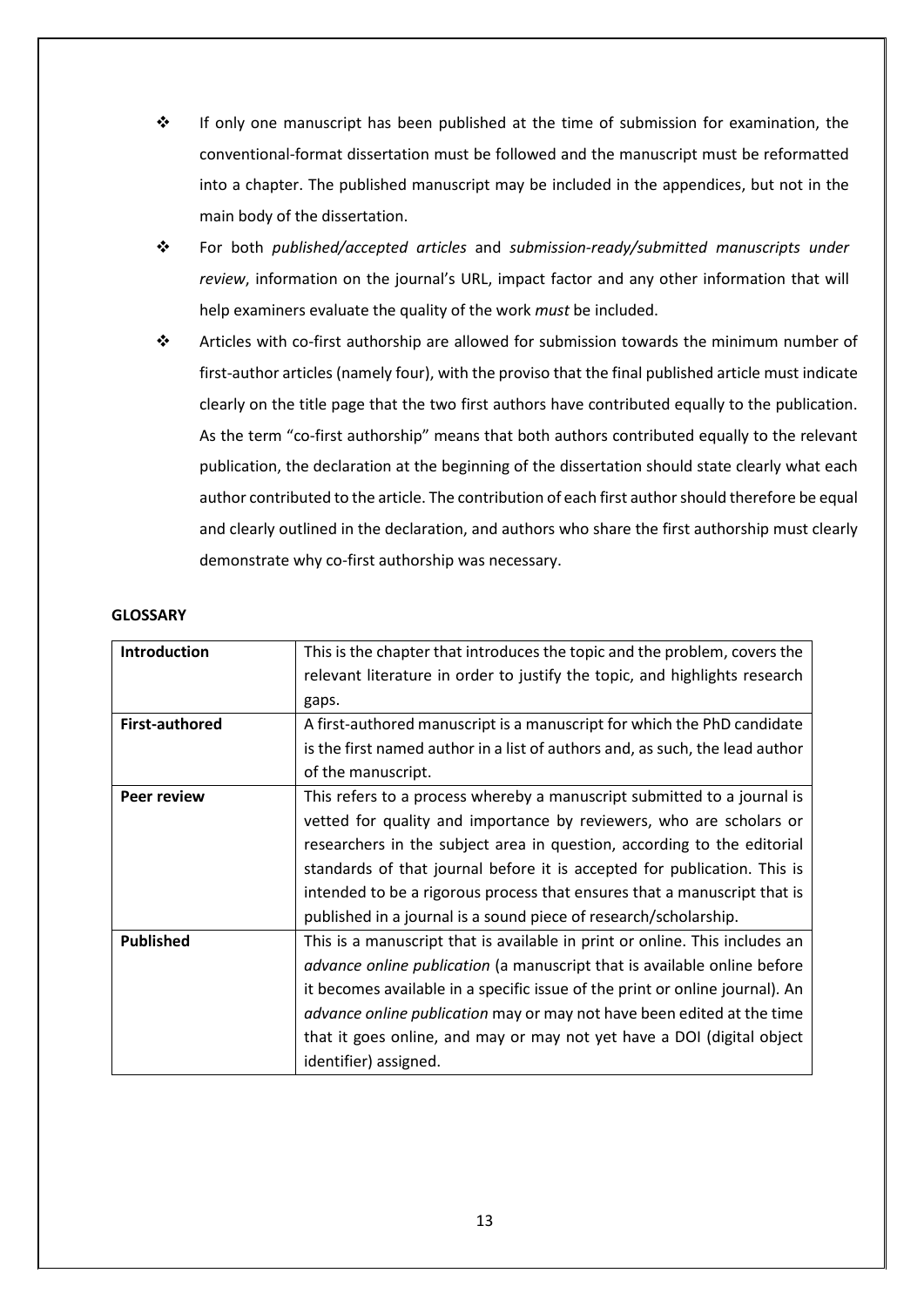| What is not counted as<br>a research article for<br>the four (4) required<br>publications | $\triangleright$ The protocol of a study, whether a published protocol of a trial or<br>a protocol of a systematic review, is a building block. Thus, in the<br>case where a candidate has published the protocol of the<br>systematic review, and then subsequently gone ahead and done<br>this systematic review and published the results thereof, the full<br>review publication is the publication that counts as one of the<br>publications. The protocol is supporting documentation. An<br>example from Cochrane is that the published Cochrane Review<br>replaces the protocol on the Cochrane Library.<br>$\triangleright$ An editorial or letter is also supporting information.<br>$\triangleright$ Published literature review or opinion piece. |
|-------------------------------------------------------------------------------------------|---------------------------------------------------------------------------------------------------------------------------------------------------------------------------------------------------------------------------------------------------------------------------------------------------------------------------------------------------------------------------------------------------------------------------------------------------------------------------------------------------------------------------------------------------------------------------------------------------------------------------------------------------------------------------------------------------------------------------------------------------------------|
| <b>Published</b><br>protocol                                                              | A published protocol paper (or manuscript) refers to a published                                                                                                                                                                                                                                                                                                                                                                                                                                                                                                                                                                                                                                                                                              |
| paper                                                                                     | protocol of the study in question in a peer-reviewed journal. This may                                                                                                                                                                                                                                                                                                                                                                                                                                                                                                                                                                                                                                                                                        |
|                                                                                           | also include a published paper of a protocol for a systematic review.                                                                                                                                                                                                                                                                                                                                                                                                                                                                                                                                                                                                                                                                                         |
|                                                                                           | (However, a published protocol of a systematic review and a published                                                                                                                                                                                                                                                                                                                                                                                                                                                                                                                                                                                                                                                                                         |
|                                                                                           | paper of that same systematic review will not be counted as two                                                                                                                                                                                                                                                                                                                                                                                                                                                                                                                                                                                                                                                                                               |
|                                                                                           | separate articles, but as one.)                                                                                                                                                                                                                                                                                                                                                                                                                                                                                                                                                                                                                                                                                                                               |
| <b>Accepted</b><br>for                                                                    | This is a manuscript that is accepted by a journal to be published and that                                                                                                                                                                                                                                                                                                                                                                                                                                                                                                                                                                                                                                                                                   |
| publication                                                                               | typically includes author-incorporated changes suggested during                                                                                                                                                                                                                                                                                                                                                                                                                                                                                                                                                                                                                                                                                               |
|                                                                                           | submission, peer review, and editor-author communications. It is not the                                                                                                                                                                                                                                                                                                                                                                                                                                                                                                                                                                                                                                                                                      |
|                                                                                           | version that includes the publisher's contributions, such as copy-editing                                                                                                                                                                                                                                                                                                                                                                                                                                                                                                                                                                                                                                                                                     |
|                                                                                           | and formatting.                                                                                                                                                                                                                                                                                                                                                                                                                                                                                                                                                                                                                                                                                                                                               |
| <b>Submission ready</b>                                                                   | This refers to a manuscript that is in a ready state to submit to a journal.                                                                                                                                                                                                                                                                                                                                                                                                                                                                                                                                                                                                                                                                                  |
|                                                                                           | A ready state means that further edits/changes/improvements are not                                                                                                                                                                                                                                                                                                                                                                                                                                                                                                                                                                                                                                                                                           |
|                                                                                           | envisioned. This does not refer to a manuscript that is not yet finished or                                                                                                                                                                                                                                                                                                                                                                                                                                                                                                                                                                                                                                                                                   |
|                                                                                           | in preparation.                                                                                                                                                                                                                                                                                                                                                                                                                                                                                                                                                                                                                                                                                                                                               |
| <b>Submitted manuscript</b>                                                               | This refers to a manuscript that has been submitted to a journal and is                                                                                                                                                                                                                                                                                                                                                                                                                                                                                                                                                                                                                                                                                       |
|                                                                                           | either awaiting editorial or reviewer assignment or is under peer review.                                                                                                                                                                                                                                                                                                                                                                                                                                                                                                                                                                                                                                                                                     |
| <b>Discussion</b>                                                                         | The purpose of a discussion chapter is to interpret the meaning of the                                                                                                                                                                                                                                                                                                                                                                                                                                                                                                                                                                                                                                                                                        |
|                                                                                           | results within the context of what is known about the topic. New                                                                                                                                                                                                                                                                                                                                                                                                                                                                                                                                                                                                                                                                                              |
|                                                                                           | insights based on the findings should be explained. The discussion will                                                                                                                                                                                                                                                                                                                                                                                                                                                                                                                                                                                                                                                                                       |
|                                                                                           | consist of argumentation, as different perspectives and explanations are                                                                                                                                                                                                                                                                                                                                                                                                                                                                                                                                                                                                                                                                                      |
|                                                                                           | considered. This chapter could include limitations as well as                                                                                                                                                                                                                                                                                                                                                                                                                                                                                                                                                                                                                                                                                                 |
|                                                                                           | recommendations for future research.                                                                                                                                                                                                                                                                                                                                                                                                                                                                                                                                                                                                                                                                                                                          |
| <b>Conclusion and future</b>                                                              | The conclusion and future directions chapter ties together, integrates                                                                                                                                                                                                                                                                                                                                                                                                                                                                                                                                                                                                                                                                                        |
| directions                                                                                | and synthesises various issues raised in the discussion, while at the same                                                                                                                                                                                                                                                                                                                                                                                                                                                                                                                                                                                                                                                                                    |
|                                                                                           | time reflecting on the aims and objectives. The conclusion should                                                                                                                                                                                                                                                                                                                                                                                                                                                                                                                                                                                                                                                                                             |
|                                                                                           | provide answers to the research question(s), identify theoretical and/or                                                                                                                                                                                                                                                                                                                                                                                                                                                                                                                                                                                                                                                                                      |
|                                                                                           | clinical and/or policy implications of the work, highlight the limitations                                                                                                                                                                                                                                                                                                                                                                                                                                                                                                                                                                                                                                                                                    |
|                                                                                           | and strengths, and recommend areas for future research.                                                                                                                                                                                                                                                                                                                                                                                                                                                                                                                                                                                                                                                                                                       |
|                                                                                           |                                                                                                                                                                                                                                                                                                                                                                                                                                                                                                                                                                                                                                                                                                                                                               |
|                                                                                           |                                                                                                                                                                                                                                                                                                                                                                                                                                                                                                                                                                                                                                                                                                                                                               |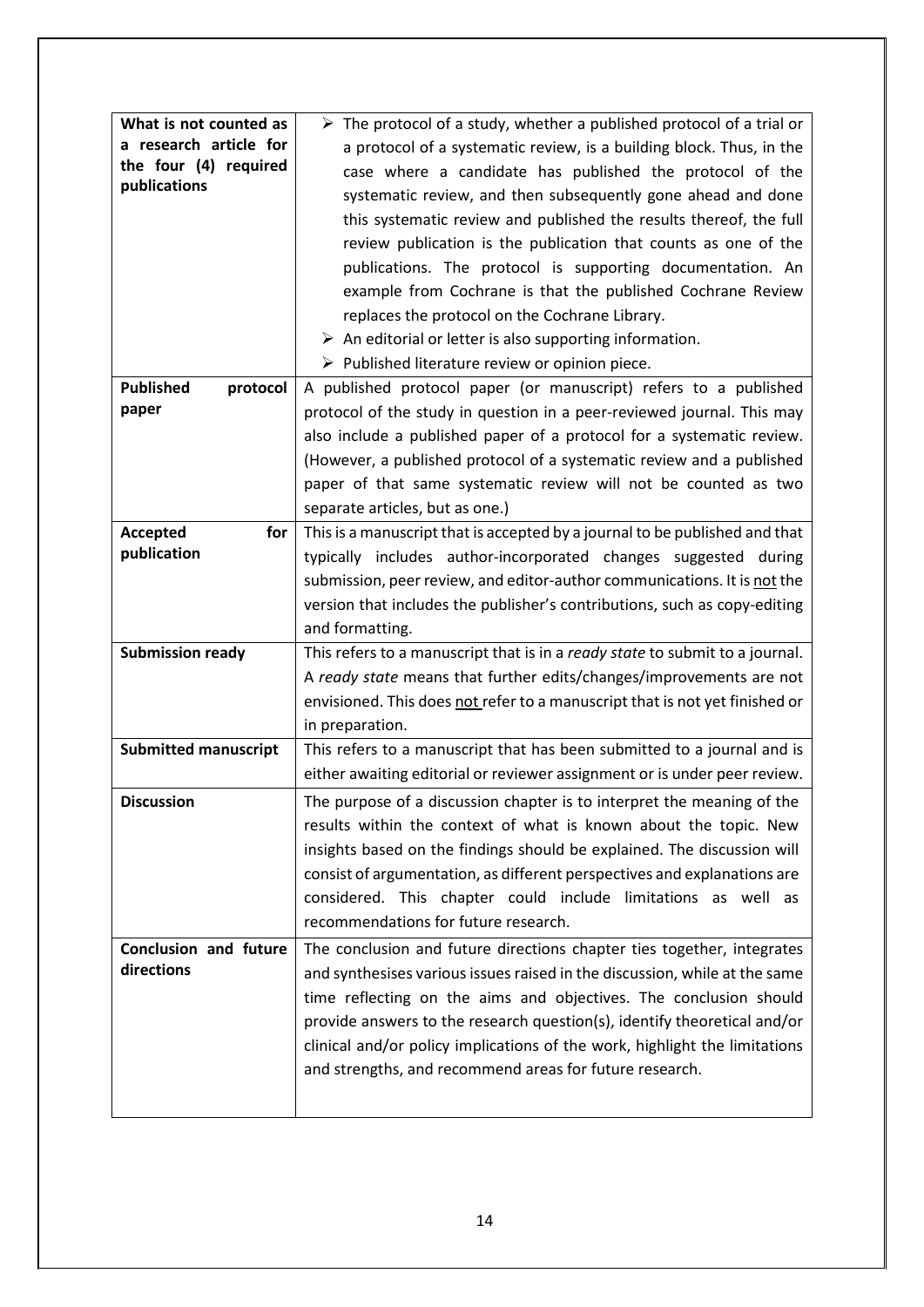#### **4. Cases of dispute**

The following alternatives to a unanimous conferment of a doctorate exist:

- 4.1 On completion of the examination process, there is no unanimous recommendation that the Doctorate be conferred upon the candidate. One of the following two routes may be followed:
	- 4.1.1 Improvements, as recommended by the examiners, must be made and the amended dissertation must be re-examined by the examiners. The written reports submitted to the Doctoral Office will determine whether the examination panel decides that the candidate may present for an oral examination.
	- 4.1.2 The examination panel may, before improvements/amendments are made, decide upon recommendation of the Chairperson of the Committee for Postgraduate Research to continue with the oral examination, upon completion of which improvements/ amendments may be made.
- 4.2 If unanimity on the result of the examination process can still not be reached, a minimum of two external assessors must be appointed.
	- 4.2.1 If the examiners examined different fields of specialty within the research field, one of the external assessors must be a specialist in the research field of the examiner(s) who did not recommend a pass.
	- 4.2.2 The external assessors are approved during a process in which names of external assessors are submitted via the Departmental Postgraduate Committee to the Committee for Postgraduate Research and the Faculty Board. The Faculty Board makes the final recommendation regarding the appointment of the external assessors and conveys this, by means of a report, to the EC(S) and Senate.
	- 4.2.3 The external assessors must work through the extensive report by the Chairperson of the Committee for Postgraduate Research, which includes the candidate's points of view, the anonymous reports of the examiners and the doctoral dissertation, and consider the criticism of the examiners factually.
	- 4.2.4 The reports of the external assessors, which indicate how the dispute must be handled, are made available to the Chairperson of the Committee for Postgraduate Research.
	- 4.2.5 If the external assessors cannot reach unanimity on the conferment of the doctorate, it may be required that the doctoral candidate adapt the dissertation for unanimity to be reached.
	- 4.2.6 If the external assessors still cannot reach unanimity after this process, the Chairperson of the Committee for Postgraduate Research must confer with the external assessors to resolve the differences.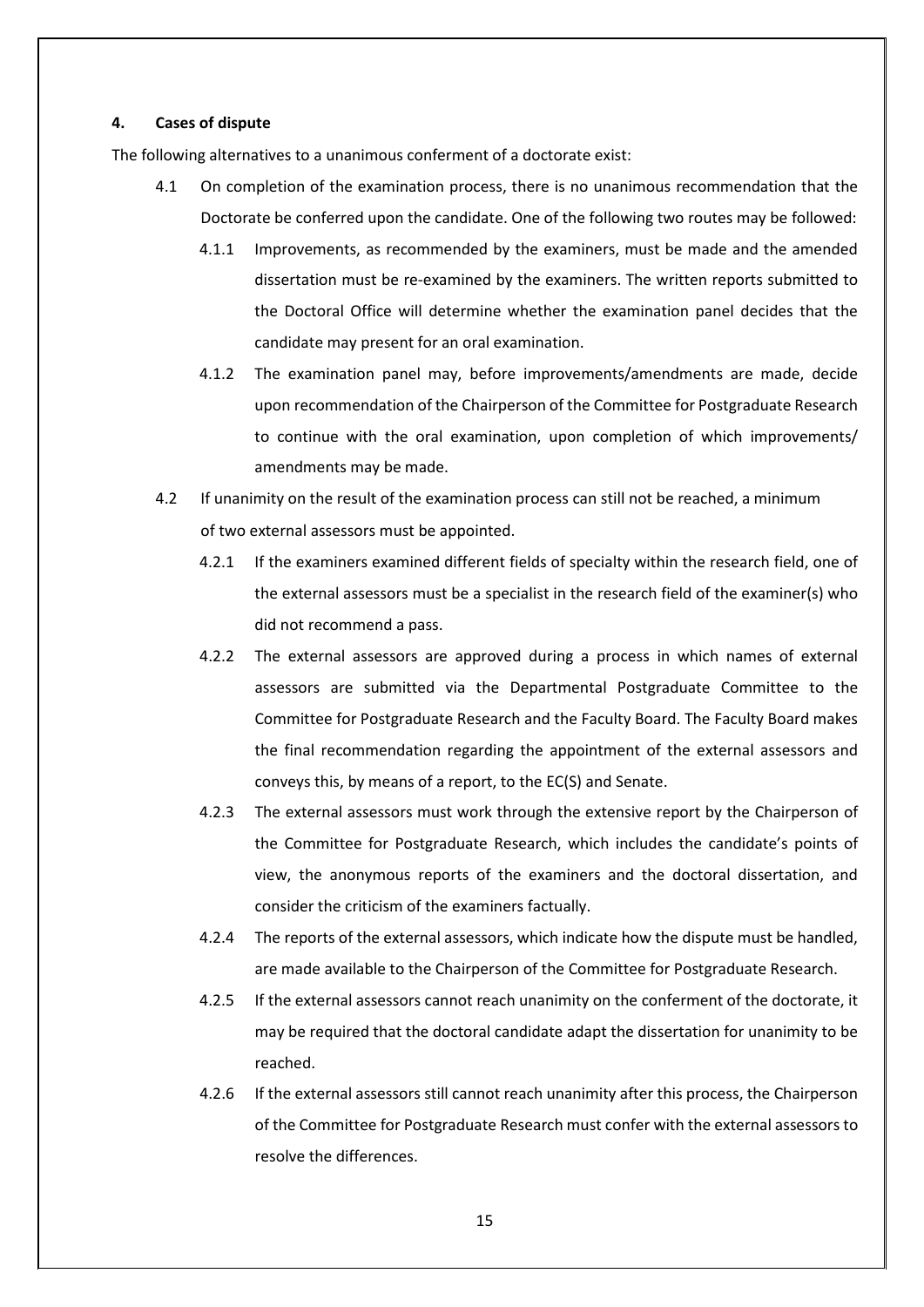- 4.2.7 The reports of the external assessors (unanimity or not) are submitted to the Committee for Postgraduate Research for consideration. The relevant faculty committee makes a recommendation to the Faculty Board. The Faculty Board's recommendation is included in the recommendation report to the EC(S) and Senate.
- 4.2.8 After the final decision on the conferment of the relevant Doctorate has been made, the Chairperson of the Committee for Postgraduate Research informs the examiners and assessors of Senate's decision.
- 4.3 If, after the first examination process, the examination panel recommends unanimously that the doctorate may not be conferred upon the candidate:
	- 4.3.1 The unanimous recommendation of the examiners is that the doctorate may not be conferred upon the candidate and that the dissertation may not be resubmitted for examination.
	- 4.3.2 The decision is final, and no dispute process will be followed. The non-conferment of the doctorate will be included in the recommendation report of the Faculty Board to the EC(S) and Senate.

### <span id="page-17-0"></span>D. GRADUATION REQUIREMENTS

- 1. It is the responsibility of the supervisors to clear these deadlines with the candidate in advance of the dates.
- 2. An electronic copy is to be submitted to the Doctoral Office. If necessary, three (3) print copies may be requested (also refer to the relevant sections of Part 1 of the Calendar).
- 3. Formatting and printing costs are the candidate's responsibility.
- 4. **Note**: SU offers facilities for the duplication and binding of dissertations. Particulars can be obtained from SUN MeDIA, Basement, Clinical Building, Tygerberg Campus (Tel. 021 938 9547).
- 5. Every candidate is also required to furnish SUNScholar with one copy in PDF format electronically. Please note the Senate approval requirement in the Calendar. During this submission process, the supervisor shall be given the option of holding the dissertation back from being released on the open website for a period of no longer than six months to provide an opportunity for publication. Full particulars regarding the PDF format, as well as the process to be followed, are provided on the website at [http://library.sun.ac.za/.](http://library.sun.ac.za/)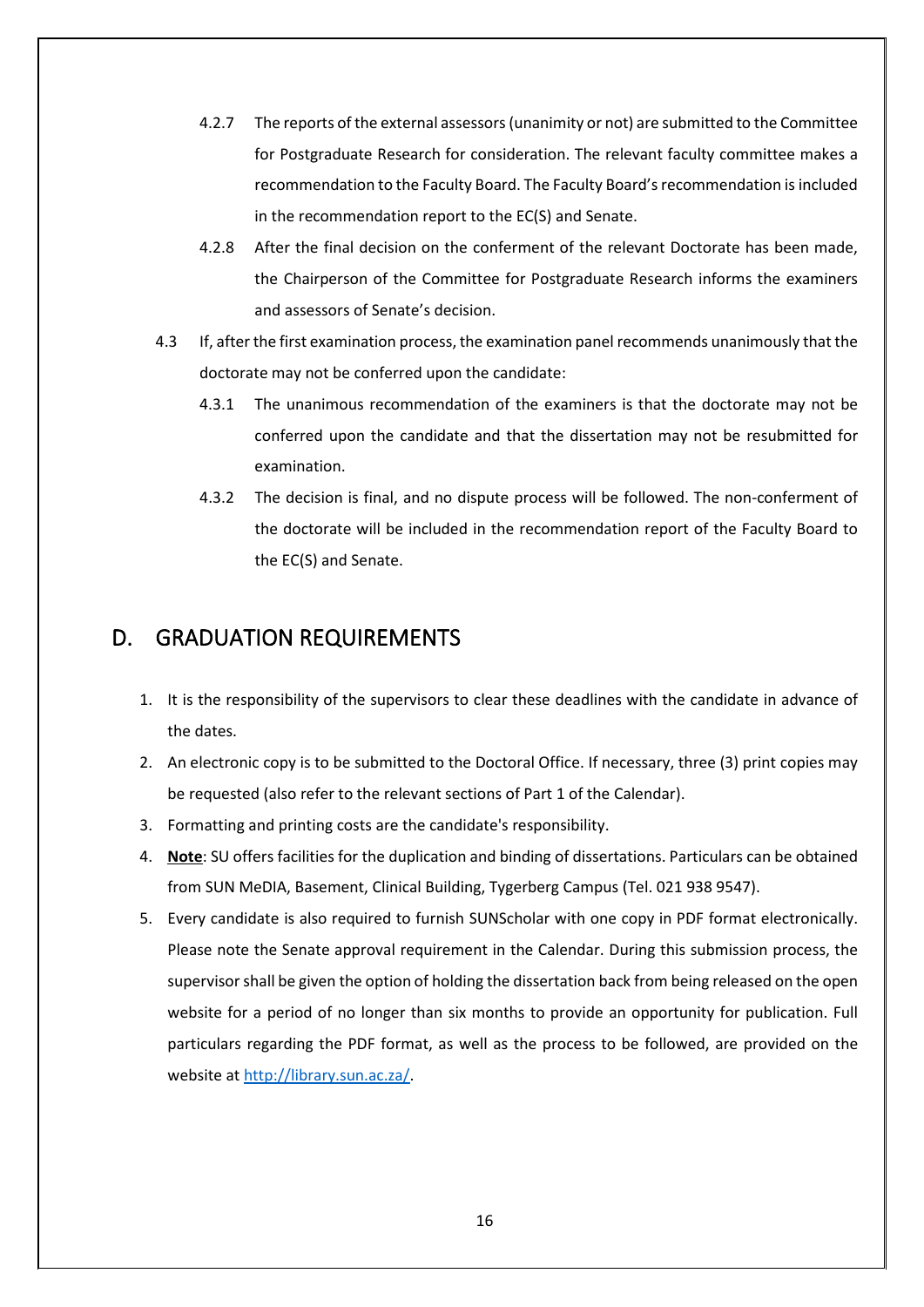### <span id="page-18-0"></span>E. SUPERVISION AND SUPERVISORS

The appointment and approval of a supervisor and co-supervisor are the responsibility of the Committee for Postgraduate Research (CPR) and the Faculty Board. Supervisors and co-supervisors of doctoral students must have a doctorate. It is a requirement that all inexperienced supervisors attend accredited supervision training courses. The evaluating committee assesses each supervisor's competency according to qualifications, participation in under- and postgraduate teaching, list of publications and papers, national and international status as expert in the field of study, as well as proven postgraduate study guidance.

- 1. Where the supervisor is external to Stellenbosch University, the appointment of an internal cosupervisor is mandatory. This also applies to emeritus professors/emeritus associate professors, as well as all extraordinary appointments (such as extraordinary staff, honorary professors, extraordinary professors and research fellows).
- 2. Where the supervisor is appointed on a part-time or contractual basis by Stellenbosch University, provision should be made for continuous support of the candidate by the appointment of a co-supervisor within the division/department/centre/institute.
- 3. Post-doctoral fellows may co-supervise doctoral students.
- 4. Please refer to the postgraduate supervisor table for further details regarding the appointment of supervisors (available on request from the DoctoralOffice).
- 5. **Role of the supervisor upon completion of the oral examination of the candidate**

The supervisor, and where applicable the co-supervisor(s), should compile a report that provides insight into the development of the processthat culminated in the dissertation.

The following aspects can be addressed in the report:

- The context in which the study was undertaken.
- The methodological setup in terms of which the study was undertaken and according to which the dissertation ultimately should be evaluated.
- The extent to which the candidate worked independently.
- Problems that the candidate experienced with collecting data.
- Any other aspect that may have some bearing on the final evaluation of the dissertation.

#### 6. **Role of the supervisor at graduation ceremonies**

- At the graduation ceremony, the supervisor delivers a popularised summary of not more than 50 words indicating what has been done in the study and the significance thereof. No biographical or examination details are furnished. The supervisor must submit this text to the Faculty Administrator, who will submit it to the Dean for approval.
- The information on the dissertation to be included in the graduation ceremony programme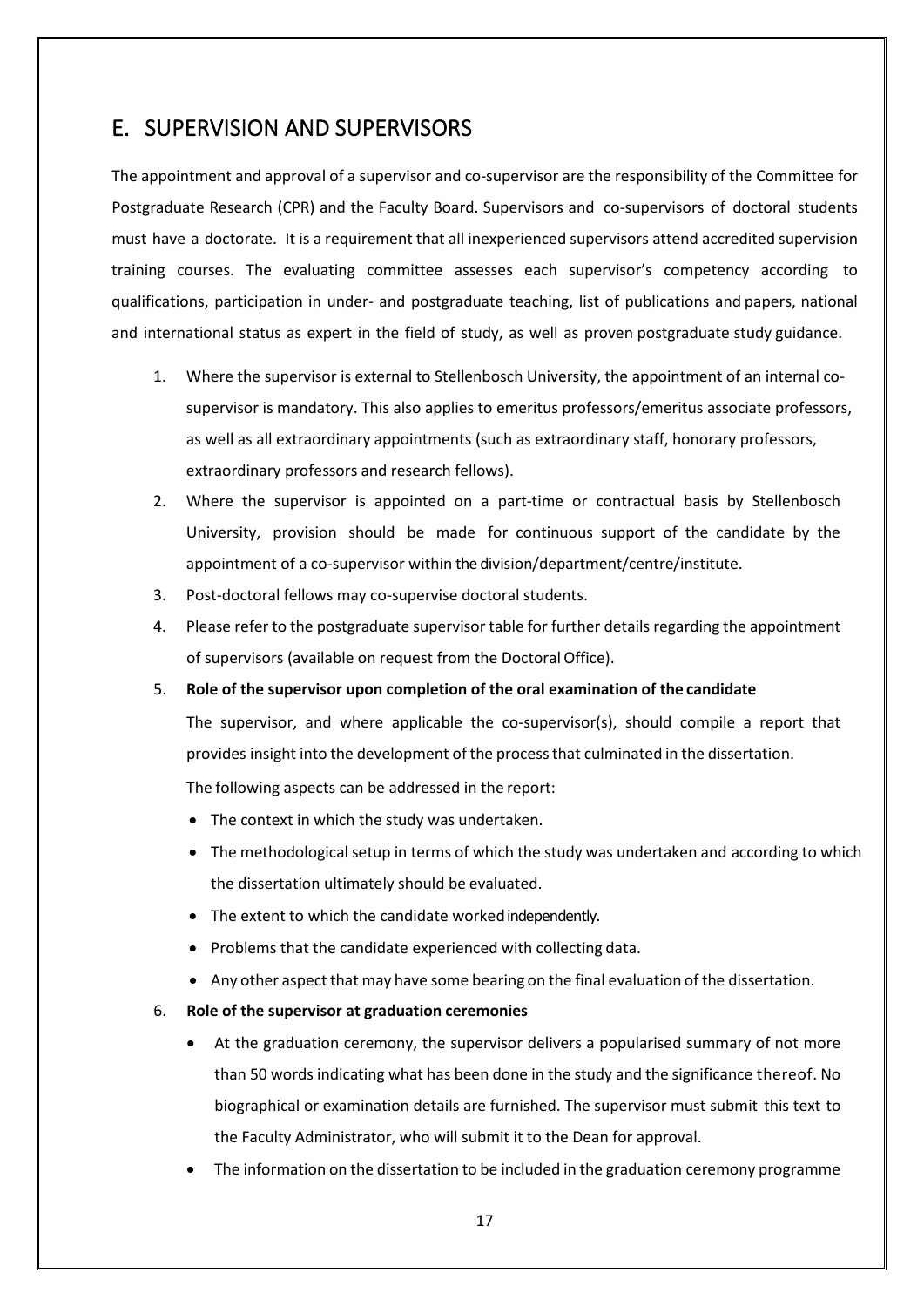should be of an academic nature and furnished in a text of not more than 100 words for the purposes of the Faculty Board. The supervisor should submit the 50- and 100-word texts for approval at the same meeting at which the Faculty Board considers the examiners' recommendations.

- In the oral presentation of the summary, there should be absolutely no deviation from the wording of the summary as approved previously.
- After presenting the summary, the supervisor should remain standing until the hood has been placed around the candidate.

## <span id="page-19-0"></span>F. CODE OF CONDUCT FOR THE RELATIONSHIP BETWEEN SUPERVISOR, CO-SUPERVISOR AND PhD STUDENT

- 1. The following guidelines are proposed as a code of conduct to ensure that the relationship between supervisor and PhD student is conducive to successful postgraduate studies at SU:
	- 1.1 The candidate (with the necessary input from the supervisor) undertakes to remain up to date on the infrastructure and related rules of the department concerned.
	- 1.2 SU undertakes not to select a candidate for a specific project unless the faculty gives prior written confirmation that the project can be undertaken. Responsibility for the required funding and applicable infrastructure will be indicated specifically.
	- 1.3 The candidate, with the help of the supervisor, should be acquainted with the guidelines for keeping a record of research, as generally acceptable within the discipline concerned.
	- 1.4 Candidates confirm that they have the necessary computer skills to complete the project satisfactorily.
	- 1.5 The necessary preparatory study, as required by SU, should be completed within an agreed period.
	- 1.6 A work programme should be compiled for the candidate in collaboration with the supervisor, within a reasonable period after the start of the project (usually not exceeding 60 days), indicating target dates for, for example, the submission of a project protocol, the completion of a literature review, the completion of specific chapters and the submission of progress reports. Times of absence (study leave, university vacations, etc.) should also be indicated.
	- 1.7 Appointments between the candidate and the supervisor should take place regularly and at predetermined times during the academic year.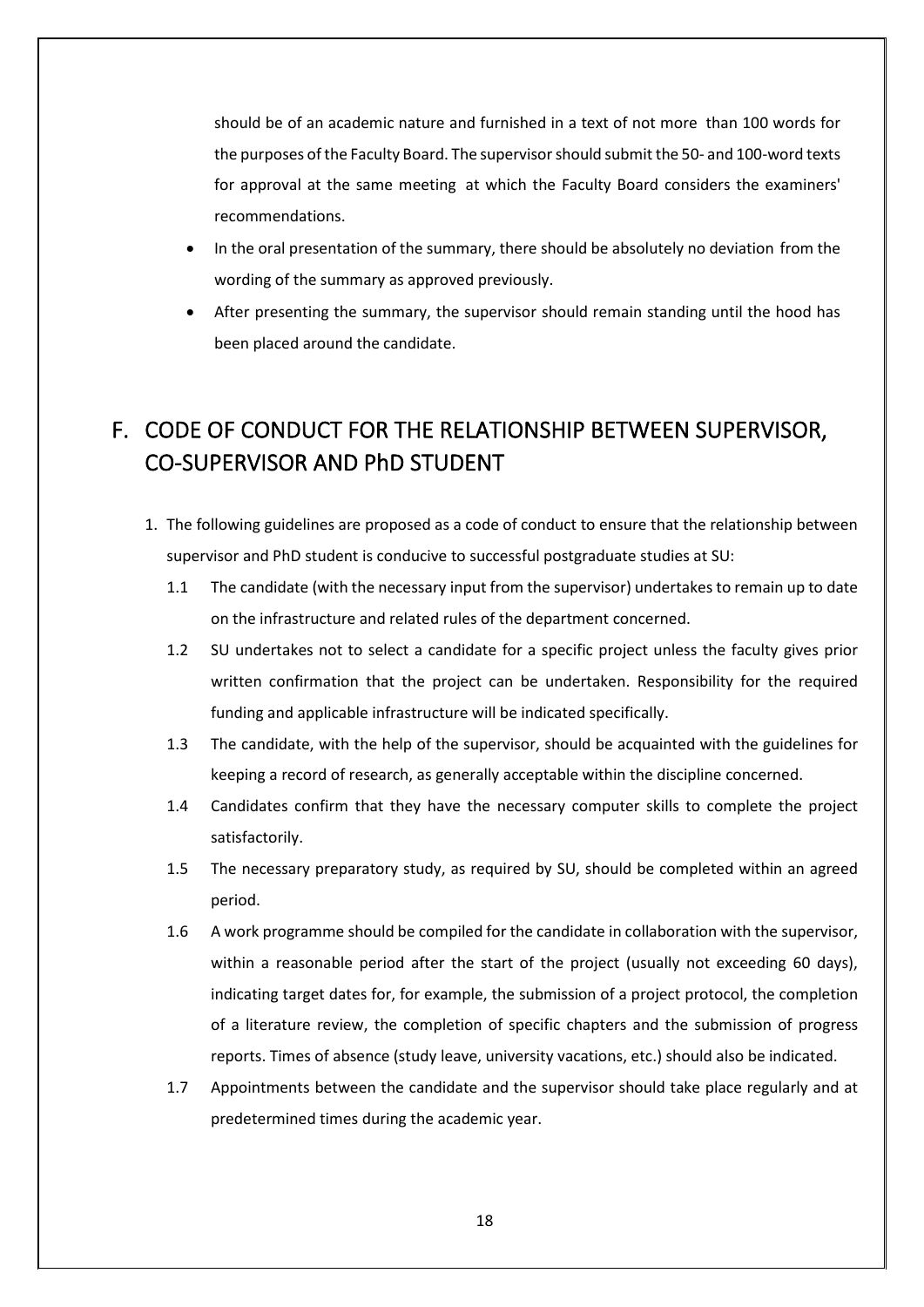- 1.8 Written feedback on the progress of the study should be provided annually by the supervisor to the chair of the relevant Postgraduate Programme Committee on the prescribed form available from the Doctoral Office.
- 1.9 The supervisor should comment on and return all submitted work to the candidate within a reasonable period, not exceeding 60 days for a full dissertation.
- 1.10 When the project nears completion, the candidate should make the necessary submissions in accordance with the requirements for graduation within the discipline concerned. Sufficient time should be allowed for the technical finishing and/or editing of the dissertation before submission. Ideally, this submission should occur well prior to the final cut-off dates in the Calendar to secure inclusion in a particular graduation ceremony.
- 1.11 The candidate undertakes, as agreed with the supervisor, to deliver relevant outputs (such as publications, patents and academic papers). The candidate should be aware of the conventions with respect to authorship relevant to the discipline concerned.
- 1.12 Where applicable, the candidate and supervisor should acquaint themselves with the regulations on intellectual property within the environment concerned.
- 1.13 In the event that the supervisor and student are unable to resolve disputes or differences of opinion, they should approach the Chairperson of the Departmental Postgraduate Programme Committee. The matter may be escalated to the Chair of the Committee for Postgraduate Research should there be no resolution even at that stage.
- 2. In cases where there is also a co-supervisor, the following set of guidelines applies to the relationship between the co-supervisor and the student:
	- 2.1 The co-supervisor should be appointed in time to be involved in the development of the protocol for the project. A co-supervisor may be appointed at a later stage if the existing cosupervisor needs to be replaced because of unforeseen circumstances.
	- 2.2 The conduct of the co-supervisor should be in accordance with the code of conduct compiled by the Faculty, and this person should comply with the guidelines relating to the methodology of the research process.
	- 2.3 The co-supervisor should be directly involved in the planning and supervision of the research project. The co-supervisor's input is not limited to content and/or methodology, but feedback should also be provided on the progress of the research project.
	- 2.4 The co-supervisor should be able to act as a stand-in for the supervisor at any time.
	- 2.5 If the co-supervisor and student are unable to resolve disputes or differences of opinion, they should approach the Chairperson of the Departmental Postgraduate Programme Committee.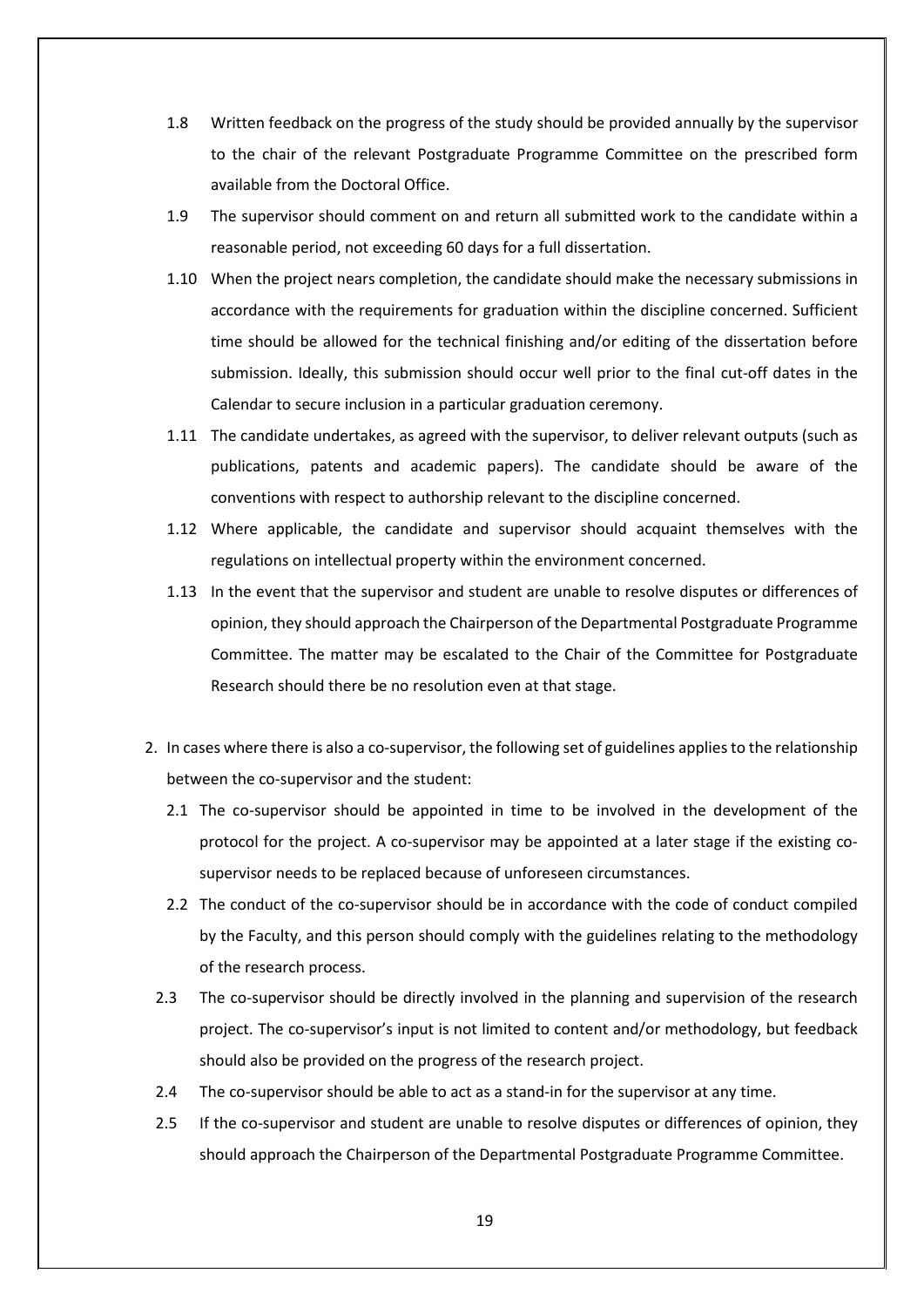#### **3. Responsibilities of the supervisor**

- 3.1 Be familiar with all faculty and University procedures and regulations regarding postgraduate studies.
- 3.2 Establish a supervisory relationship with the student.
- 3.3 Keep the relationship with the student honest and open.
- 3.4 Give advice about project choice and planning.
- 3.5 Discuss intellectual property and publications.
- 3.6 Ensure that, where relevant, facilities necessary for study and research are available.
- 3.7 Provide research training or opportunities to access research training.
- 3.8 Meet with the student regularly to monitor progress and to provide structured feedback.
- 3.9 Arrange for study guidance for the student during periods when the supervisor is absent.
- 3.10 Ensure that the student submits the intention-to-submit form (if applicable) and that the examiners are nominated timeously in Departmental Postgraduate meetings.
- 3.11 Be familiar with the most recent ethics rules and regulations.
- 3.12 Be knowledgeable in the field of study and methodology.
- 3.13 Ensure that they have appropriate time to guide the student.
- 3.14 Accept responsibility for the originality, scientific merit, and standard of the research.

#### **4. Responsibilities of the candidate**

- 4.1 Ensure that they are familiar with the University regulations regarding postgraduate studies and abide by these regulations.
- 4.2 Commit to the research process as agreed with the supervisor(s) and according to the academic requirements and level of the degree pursued.
- 4.3 Undertake research with dedication and scientific rigor.
- 4.4 Develop initiative and independence.
- 4.5 Take responsibility for the development and progress of the research and be proactive.
- 4.6 Keep complete records of the research results (which remain the intellectual property of Stellenbosch University according to the SU IP policy – please see [http://www.innovus.co.za/media/documents/Innovus%20IP\\_policy.pdf\)](http://www.innovus.co.za/media/documents/Innovus%20IP_policy.pdf).
- 4.7 Establish a professional relationship with the supervisor.
- 4.8 Keep the relationship with the supervisor(s) honest and open.
- 4.9 Provide regular progress reports.
- 4.10 Engage in academic discussions and presentations and provide feedback thereon.
- 4.11 Present and report on research results and respond to feedback appropriately.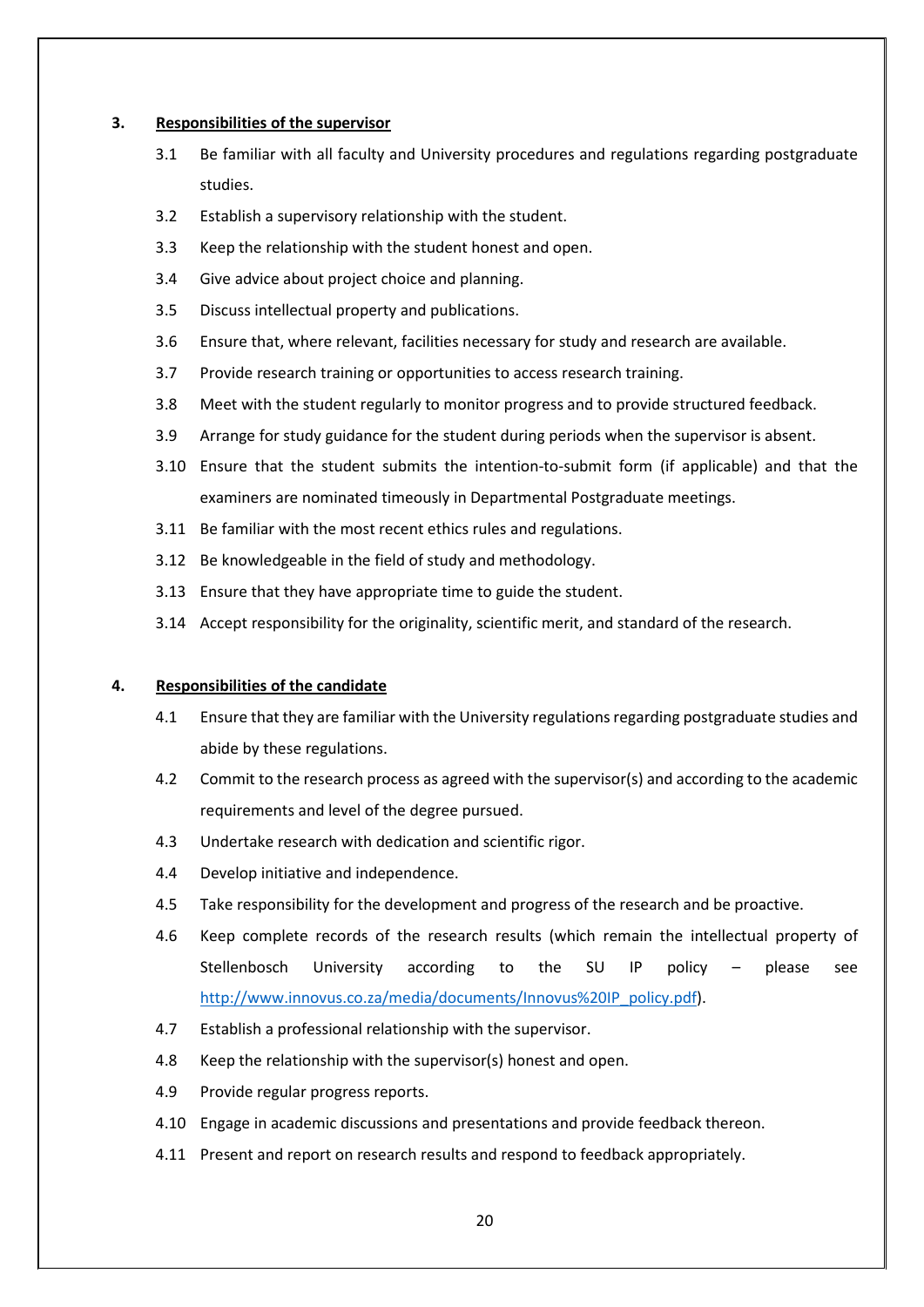- 4.12 Consider feedback constructively and clarify any uncertainty with the supervisor.
- 4.13 Do a literature review and keep abreast of all relevant literature.
- 4.14 Make use of opportunities offered by the research environment.
- 4.15 Inform the supervisor of non-academic problems that may influence progress.
- 4.16 Take responsibility to prepare and write the dissertation/research assignment themselves.
- 4.17 Prepare and write publications, patents and reports (if applicable as agreed upon below).
- 4.18 Be aware of and abide by the University's Plagiarism Policy.
- 4.19 Inform the Doctoral Office and/or the Postgraduate Programme Committee at least **six months** ahead of the intended date of graduation of the intention to submit the thesis/dissertation/ research assignment for examination.

### <span id="page-22-0"></span>G. DEPARTMENT/DIVISION/CENTRE/INSTITUTE HEAD

1. The head checks an application for admission to a doctoral programme and refers all necessary documents to the Doctoral Office.

2. The head should familiarise themselves with all provisions and requirements for admission to a doctoral programme to provide support to both the supervisor and the PhD student in the relevant environment.

### <span id="page-22-1"></span>H. AMENDMENT OF THE DISSERTATION TOPIC

1. Upon recommendation by the relevant Postgraduate Programme Committee, a candidate's request for permission to amend the dissertation topic will only be considered by the Committee for Postgraduate Research if it is accompanied by a document containing:

- 1.1 a full, written substantiation by the supervisor, and
- 1.2 the supervisor's written recommendation of the request.

2. If the Committee is not satisfied after consideration of the request and the supervisor's substantiation of the request, it may request an improved submission or even an amended protocol.

### <span id="page-22-2"></span>I. MAJOR AMENDMENTS TO PROTOCOL

Major amendments to the scope of the study that already have final approval with or without Ethics Approval need to be submitted as addenda to the Doctoral Office for approval by the Review Committee, as well as to the relevant Ethics Committee. The Doctoral Office will ensure that the documents are submitted to the Review Committee Chair. The applicant has to ensure submission to the relevant Ethics Committee.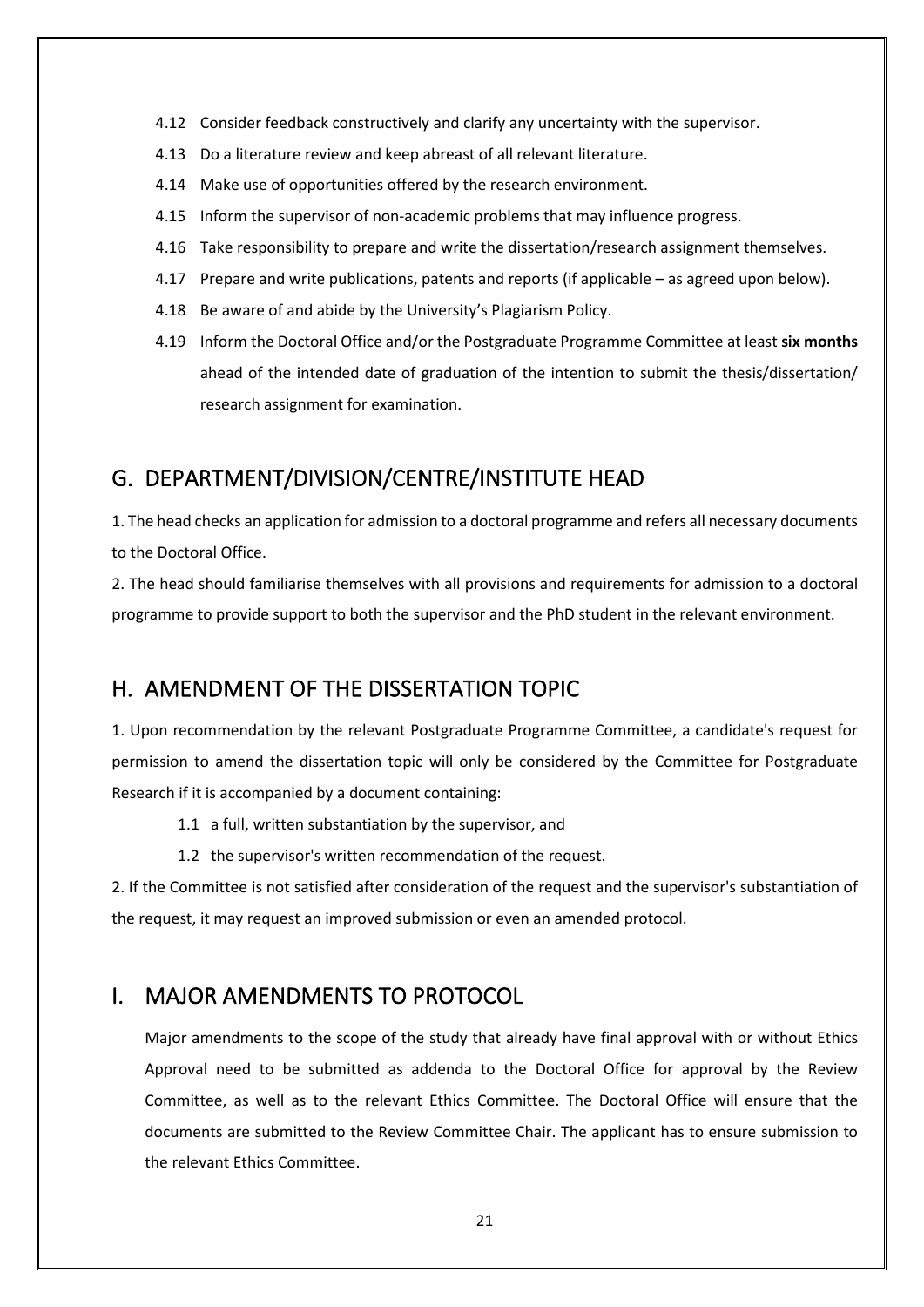# <span id="page-23-0"></span>J. SOP FOR PhD SUPERVISORS

| <b>ITEM</b>       | <b>TASK</b>                                                                                                                                                                                                                                                                                                                                                                                                                                                                                                                                                                                                                                                          |
|-------------------|----------------------------------------------------------------------------------------------------------------------------------------------------------------------------------------------------------------------------------------------------------------------------------------------------------------------------------------------------------------------------------------------------------------------------------------------------------------------------------------------------------------------------------------------------------------------------------------------------------------------------------------------------------------------|
| Application       | Supervisors and co-supervisors of doctoral students must have<br>doctorate qualifications.<br>It is a requirement that all inexperienced supervisors attend<br>accredited supervision training courses.<br>The Proposal Review Committee assesses each supervisor's<br>competency according to qualifications, participation in under-<br>and postgraduate teaching, list of publications and papers,<br>national and international status as expert in the field of study,<br>as well as proven postgraduate study guidance.<br>Ensure that at least one supervisor is a permanent member of<br>FMHS.                                                               |
| Review            | Select and organise the Review Committee with the assistance<br>٠<br>of the HoD.<br>Decide who will chair the meeting.<br>Ensure that applicant's CV, external supervisor(s)' CV, synopsis,<br>proposal, existing ethics approval certificates or publications<br>and FORM A3 checklist are completed and signed and sent to<br>the Review Chair ahead of time.<br>Clarify that Form A3 checklist is to be completed by HOD and<br>supervisor BEFORE the review.<br>Ensure that all recommended revisions are completed by the<br>applicant correctly.<br>Submit all remaining application documents to the Doctoral<br>Office once the review process is finalised. |
| <b>Ethics</b>     | Sign off on applicant's ethics application.<br>Ensure that applicant submits ethics approval letter to<br>Doctoral Office.                                                                                                                                                                                                                                                                                                                                                                                                                                                                                                                                           |
| Annual<br>reports | All supervisors are required to submit annual report forms to<br>the manager of the Doctoral Office by 30 April each year.                                                                                                                                                                                                                                                                                                                                                                                                                                                                                                                                           |
| Examination       | Nominate examiners.<br>$\bullet$<br>Submit names, CVs and nomination forms to Departmental<br>Postgraduate Programme Committee for initial approval.<br>Report from that meeting is to be sent to the Faculty Officer<br>and the Doctoral Office manager for submission to the<br>Committee for Postgraduate Research.<br>Role of the supervisor upon completion of the oral examination<br>of the candidate:<br>The supervisor and, where applicable, the co-supervisor(s)<br>should compile a report that provides insight into the                                                                                                                                |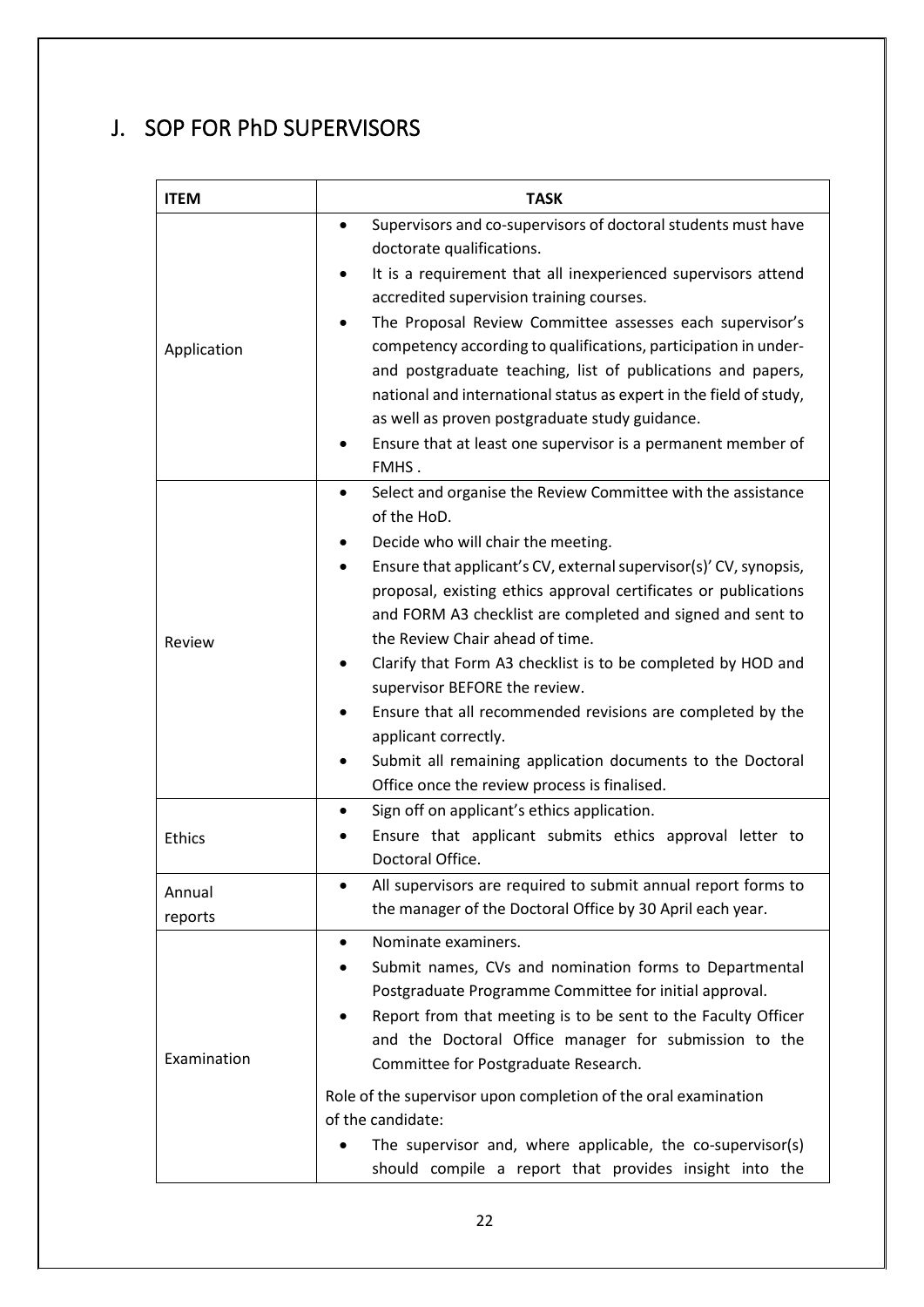|              | development of the process that culminated in the<br>dissertation.            |  |  |  |
|--------------|-------------------------------------------------------------------------------|--|--|--|
|              | The following aspects can be addressed in the report:                         |  |  |  |
|              | $\checkmark$ The context in which the study was undertaken.                   |  |  |  |
|              | $\checkmark$ The methodological setup in terms of which the study was         |  |  |  |
|              | undertaken and according to which the dissertation                            |  |  |  |
|              | should ultimately be evaluated.                                               |  |  |  |
|              | $\checkmark$ The extent to which the candidate worked independently           |  |  |  |
|              | $\checkmark$ Problems that the candidate experienced with collecting<br>data. |  |  |  |
|              |                                                                               |  |  |  |
|              | $\checkmark$ Any other aspect that may have some bearing on the final         |  |  |  |
|              | evaluation of the dissertation.                                               |  |  |  |
|              | Submit that report to the manager of the Doctoral Office for                  |  |  |  |
|              | submission to the Committee for Postgraduate Research.                        |  |  |  |
|              | The supervisor should submit information of an academic                       |  |  |  |
|              | nature and furnished in a text of not more than 100 words - on                |  |  |  |
| Faculty      | the dissertation - for recommendation at the same meeting at                  |  |  |  |
| <b>Board</b> | Faculty<br>Board<br>considers<br>the<br>examiners'<br>which<br>the            |  |  |  |
|              | recommendations. The final result is approved by the                          |  |  |  |
|              | University Senate.                                                            |  |  |  |
|              | At the graduation ceremony, the supervisor delivers a                         |  |  |  |
|              | popularised summary of not more than 50 words indicating                      |  |  |  |
|              | what has been done in the study and what its significance is.                 |  |  |  |
|              | No biographical or examination details are furnished.                         |  |  |  |
|              | The supervisor should submit this text to the Faculty Officer                 |  |  |  |
|              | for approval, before the Faculty Board meeting at which the                   |  |  |  |
| Graduation   | examiners' recommendations are considered.                                    |  |  |  |
|              | In the oral presentation of the summary, there should be                      |  |  |  |
|              | absolutely no deviation from the wording of the summary as                    |  |  |  |
|              | approved previously.                                                          |  |  |  |
|              | After presenting the summary, the supervisor should remain                    |  |  |  |
|              | standing until the hood has been placed around the candidate.                 |  |  |  |
|              | The supervisor should nominate a candidate to upload the final                |  |  |  |
| Submission   | thesis.                                                                       |  |  |  |
| to           |                                                                               |  |  |  |
| SUNScholar   |                                                                               |  |  |  |